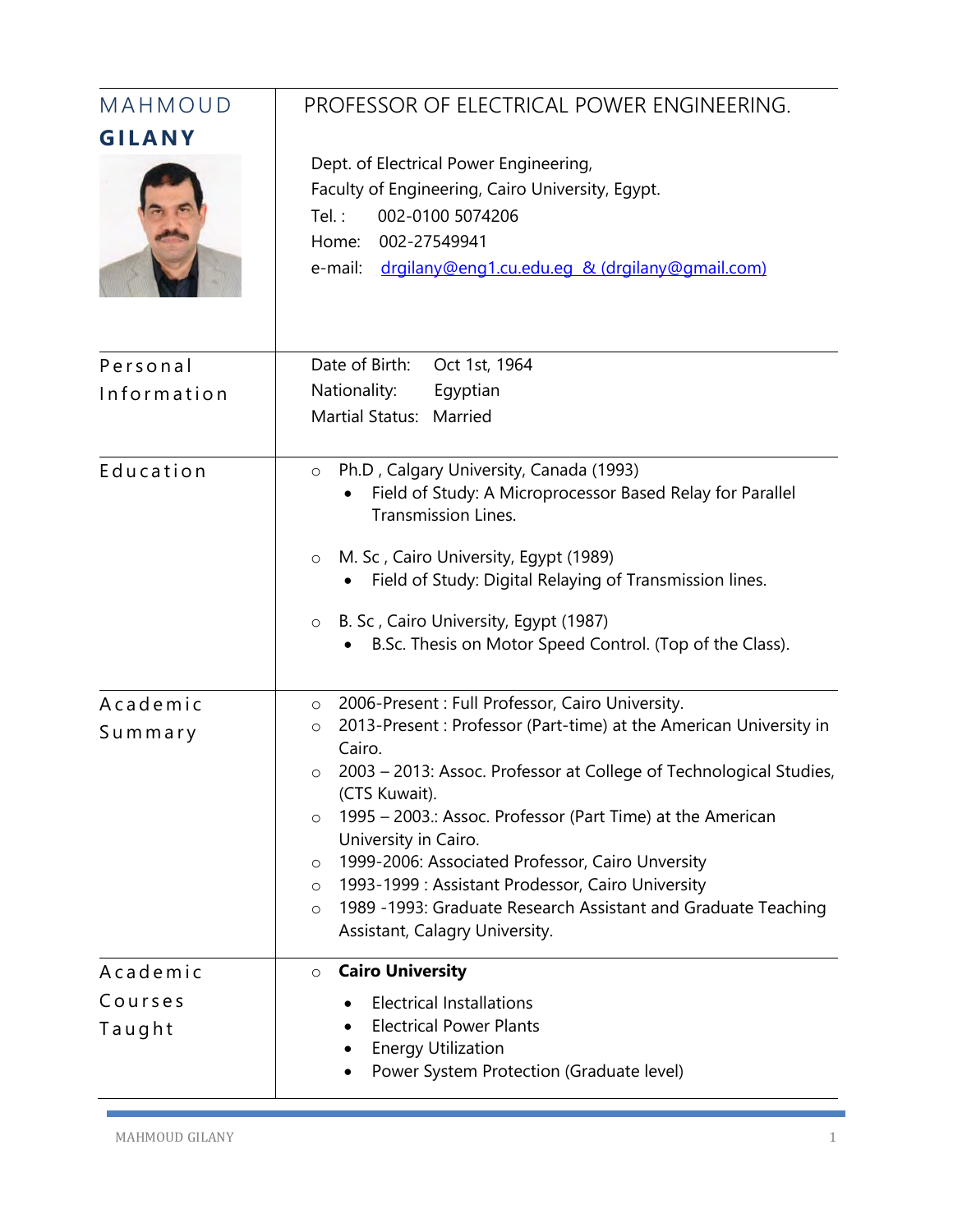|             | Digital Protection (Graduate level)<br>$\bullet$                                                                                                                                                                                                                            |
|-------------|-----------------------------------------------------------------------------------------------------------------------------------------------------------------------------------------------------------------------------------------------------------------------------|
|             |                                                                                                                                                                                                                                                                             |
|             | Renewable Energy Sources (Graduate level).                                                                                                                                                                                                                                  |
|             | <b>American University In Cairo (AUC)</b><br>$\circ$<br>ENGR 318 (Electricity For Non Electrical Engineers). For Civil<br>and Mechanical Dept.<br>EENG 3601 (Power and Machines) For Communication Dept.<br>٠<br>PENG 218/2411 (Electrical Engineering) For Petrolium Dept. |
|             | <b>College Of Technological Studies, Kuwait</b><br>$\circ$                                                                                                                                                                                                                  |
|             | <b>Electrical Substations</b><br>Programmable Logic Controllers PLC<br>$\bullet$<br><b>Electrical Maintenance</b><br>$\bullet$<br><b>Electrical Materials</b><br>$\bullet$<br><b>Electrical Machines</b><br>Operation and Control of Power Systems                          |
|             | <b>Other Courses</b><br>0<br>Renewable Energy (Open Arab University, Kuwait)<br>Statistics (Kuwait University, College for Women)                                                                                                                                           |
| Work        | Consultant and Supervisor for the Electrical Works in the following                                                                                                                                                                                                         |
|             |                                                                                                                                                                                                                                                                             |
| Experiences | Projects:                                                                                                                                                                                                                                                                   |
|             | Chronic Care Center, Gedda, Saudi Arabia (100 Beds) -2015<br>Design the full electrical network<br>Design the light current disciplines for the hospital.                                                                                                                   |
|             | National Cancer Institute, Cairo - 2013-2014                                                                                                                                                                                                                                |
|             | The Hospital Has 200 Beds and 13 Operation Rooms.<br>Design the full electrical network (13MW)<br>Design the light current systems<br>Design the emergincy sysyems.                                                                                                         |
|             | US Army Corps of Engineers, F16 depot facilities, Egypt. 2000-2003                                                                                                                                                                                                          |
|             |                                                                                                                                                                                                                                                                             |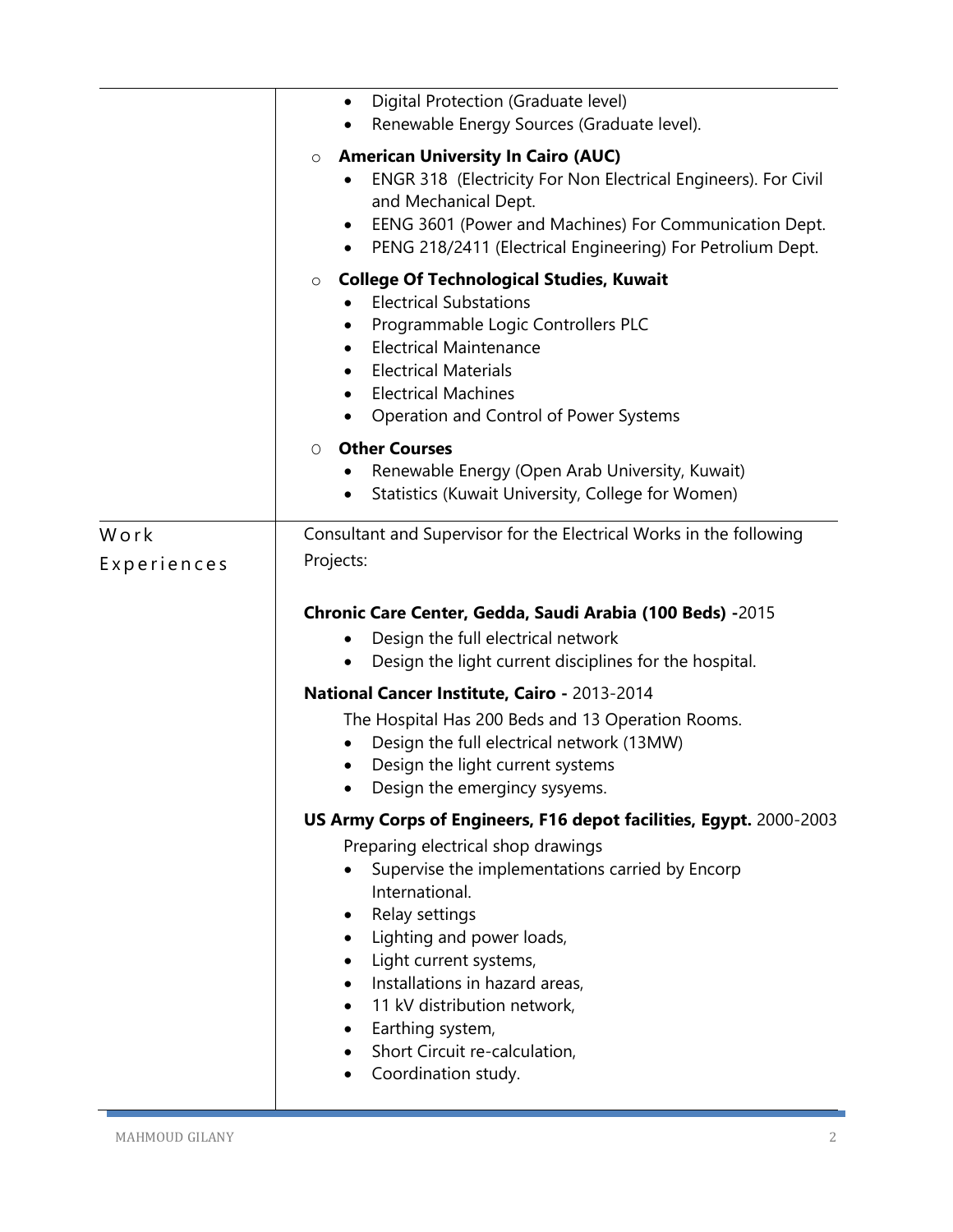| Cairo University - 1999-2003<br>Member of the "University Consultant Engineering Supreme<br>Committee.<br>Preparing and Reviewing the electrical technical specifications<br>٠<br>Guide for the university projects<br>Design and Supervise the electric projects at more than 20<br>$\bullet$<br>Buildings in the university including Labs, Student Hospital,<br>Student Housing, Studying Halls, Gardens, etc. |
|-------------------------------------------------------------------------------------------------------------------------------------------------------------------------------------------------------------------------------------------------------------------------------------------------------------------------------------------------------------------------------------------------------------------|
| Exxon-Mobil - 2002                                                                                                                                                                                                                                                                                                                                                                                                |
| Design the Electrical Network of the Fire Fighting System in<br>$\bullet$<br>Mostord terminal.<br>Design of the control and co-ordination systems between<br>$\bullet$<br>Electric, Jockey and Diesel pumps.<br>Inspector of the fire accidents occurred in different stations.<br>٠                                                                                                                              |
| <b>Capital Stock Authority - 1998</b>                                                                                                                                                                                                                                                                                                                                                                             |
| Evaluation of the value of Transferring the Technology of Dry<br>Transformers to Egypt                                                                                                                                                                                                                                                                                                                            |
| <b>AMONSETO Textile Company (10th of Ramadan City)</b> 1997-1998                                                                                                                                                                                                                                                                                                                                                  |
| Design the medium and low voltage networks<br>$\bullet$<br>Design the Tie-connection between the company standby<br>generating station (21 MW) and the Egyptian Grid.                                                                                                                                                                                                                                             |
| Khalda Petroleum Co., West Desert-Egypt - 1997                                                                                                                                                                                                                                                                                                                                                                    |
| Studies for the installation of the fourth Turbine in SALAM<br>$\bullet$<br>base (4.125 MVA), 200 Oil wells.<br>Setting of Protective Relays (Digital and Analog)<br>$\bullet$<br>Testing, and Coordination of all relays.<br>$\bullet$<br>Short Circuit Currents calculation.<br>Inspection of 3.3 kV overhead distribution network problems.                                                                    |
| ESSO Company, Egypt - 1995-2002                                                                                                                                                                                                                                                                                                                                                                                   |
| Design and supervise the installation of the electric networks<br>and Pump areas in ESSO Terminals at Mostord & El-Max city.                                                                                                                                                                                                                                                                                      |
| Scientific Group, Egypt - 1995-2000                                                                                                                                                                                                                                                                                                                                                                               |
| Design the electrical (Power and light current) networks of<br>NORAN Resort at the Northern Coast (owned by the scientific<br>group for engineering Projects).                                                                                                                                                                                                                                                    |
| <b>Cement Companies, Egypt - 1996</b>                                                                                                                                                                                                                                                                                                                                                                             |
| Studies for a power factor improvement project at The<br>National Cement Company (44 MVA).                                                                                                                                                                                                                                                                                                                        |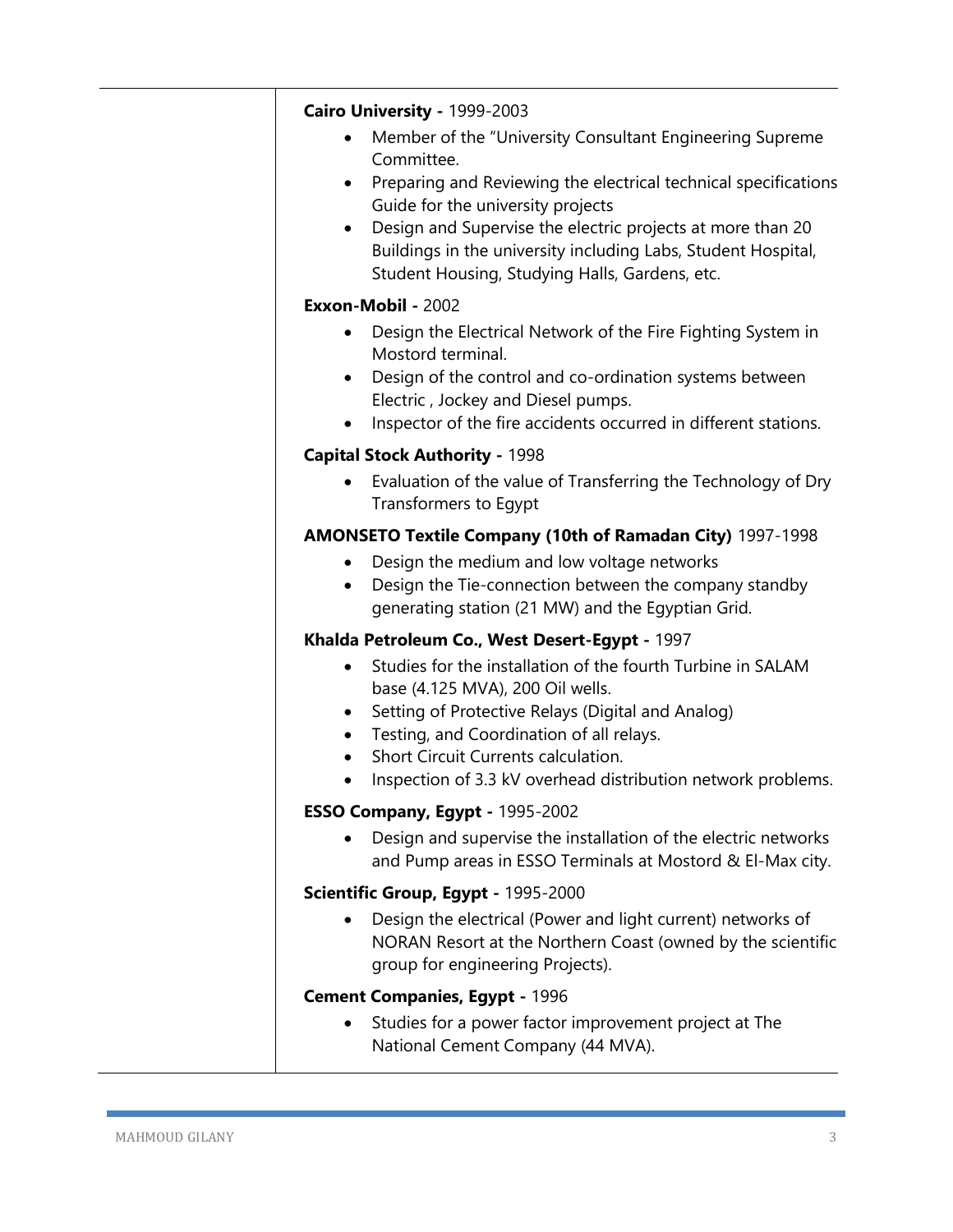| Laboratory<br>and Courses<br>Development | Member Of The Proposal Implementation Committee<br>$\circ$<br>(Engineering Education Development Project In Egypt)<br>Supervising the implementation of three Electrical Labs in Port-<br>$\circ$<br>Said Faculty of Engineering (Bids Preparation, Equipment Testing,<br>$etc.$ ).<br>Member of the ABET Acceditation team in two Faculties: AUC (Egypt-<br>2014) and CTS (Kuwait-2002) |
|------------------------------------------|------------------------------------------------------------------------------------------------------------------------------------------------------------------------------------------------------------------------------------------------------------------------------------------------------------------------------------------------------------------------------------------|
| Training<br>Courses<br><b>Presented</b>  | (Presented More Than 3000 Training Hours, In 7-<br>Countries)                                                                                                                                                                                                                                                                                                                            |

| <b>Course Title</b>                   | <b>FREQ</b>    | <b>DUR</b> | <b>Client/Country</b>         | Year  |
|---------------------------------------|----------------|------------|-------------------------------|-------|
| <b>Digital Protection</b>             | 5              | 5          | Ministry of Electricity/Egypt | 1995- |
|                                       |                |            |                               | 2003  |
| Grounding                             | 1              | 5          | Arab Contractors/Egypt        | 1999  |
| Protective Relays                     | 3              | 5          | Ministry of Electricity/Egypt | 1999  |
|                                       |                |            |                               | 2001  |
| <b>Power Electronics</b>              | $\overline{2}$ | 5          | Energy Research               | 2002  |
|                                       |                |            | Center/Egypt                  |       |
| <b>Electrical Installation</b>        | $\mathbf{1}$   | 5          | KSE/Kuwait                    | 2004  |
| Internal Lighting Design              | 1              | 5          | KSE/Kuwait                    | 2004  |
| <b>Electrical Safety in Buildings</b> | 1              | 5          | KSE/Kuwait                    | 2008  |
| Solar Energy                          | 1              | 5          | KSE/Kuwait                    | 2008  |
| <b>MV Transformers</b>                | 1              | 5          | KSE/Kuwait                    | 2009  |
| <b>Electrical Installation</b>        | 1              | 5          | KSE/Kuwait                    | 2009  |
| Managing and execution of             | 1              | 5          | KSE/Kuwait                    | 2009  |
| <b>Electrical Maintenance</b>         |                |            |                               |       |
| Sound Systems in Mosques              | $\overline{2}$ | 5          | Ministry of Awqaf/Kuwait      | 2009  |
| <b>Electrical Installation</b>        | $\mathbf{1}$   | 5          | KSE/Kuwait                    | 2010  |
| <b>Electrical Safety in Buildings</b> | 1              | 5          | KSE/Kuwait                    | 2010  |
| Power system Protection               | $\mathbf{1}$   | 5          | KSE/Kuwait                    | 2010  |
| <b>Electrical Safety in Buildings</b> | 1              | 5          | KSE/Kuwait                    | 2011  |
| <b>Synchronous Generators</b>         | $\mathbf{1}$   | 5          | KSE/Kuwait                    | 2011  |
| Predictive and corrective             | 1              | 5          | KSE/Kuwait                    | 2011  |
| Maintenance                           |                |            |                               |       |
| <b>Electrical Safety in Buildings</b> | 3              | 5          | KSE/Kuwait                    | 2011  |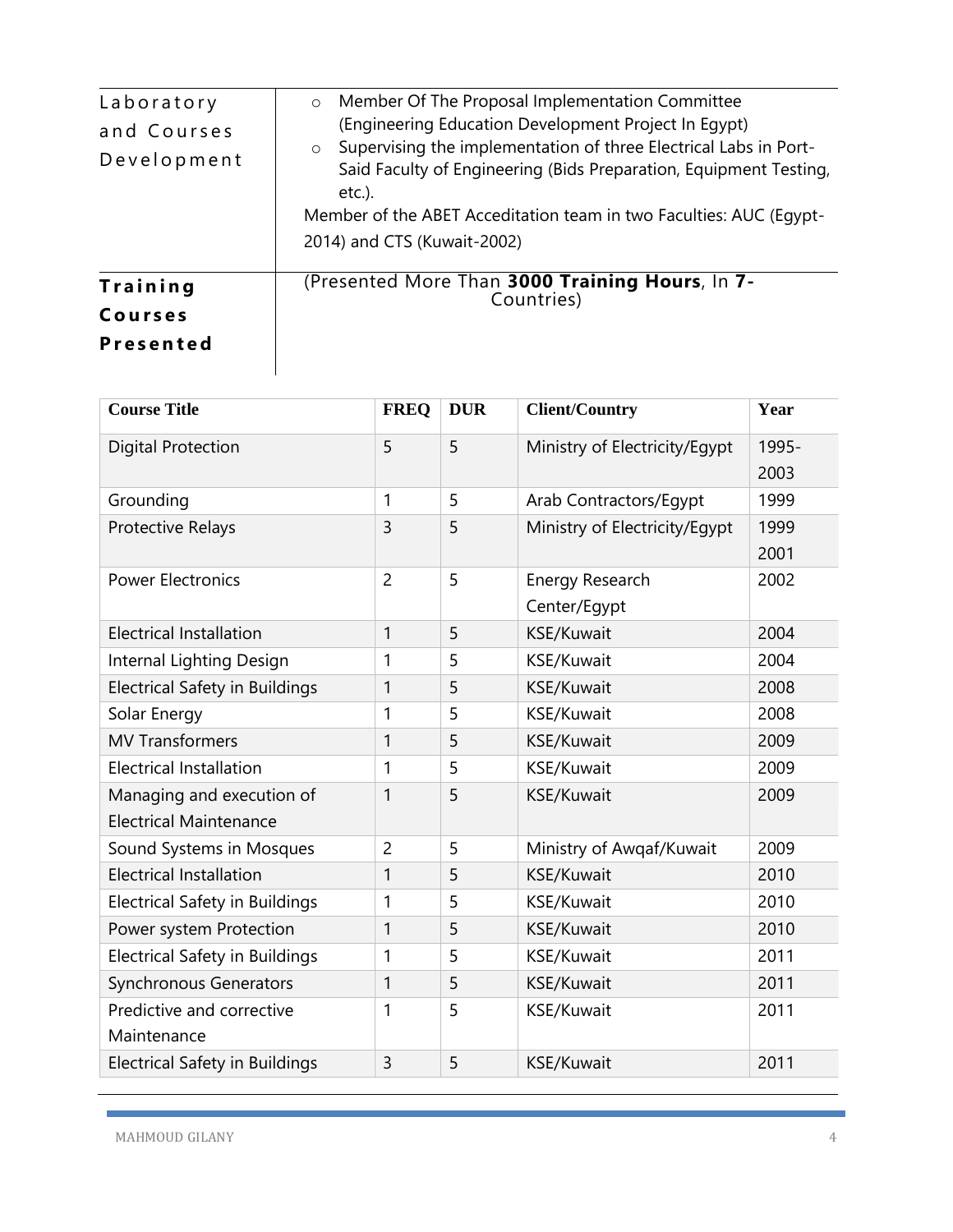| Power system Protection                  | 1              | 5 | <b>KSE/Kuwait</b>            | 2011     |
|------------------------------------------|----------------|---|------------------------------|----------|
| <b>Electrical Maintenance</b>            | 1              | 5 | KSE/Kuwait                   | 2012     |
| Electrical Equipment Sizing for          | 1              | 5 | Ministry of Justice/Kuwait   | 2012     |
| Expertise                                |                |   |                              |          |
| Protective Relay Maintenance             | 1              | 5 | KPC/Kuwait                   | 2013     |
| <b>Application &amp; Testing</b>         |                |   |                              |          |
| <b>Electrical Installation</b>           | 1              | 5 | <b>KSE/Kuwait</b>            | 2012     |
| <b>Innovative Solutions</b>              | 1              | 5 | KSE/Kuwait                   | 2012     |
| <b>Street Lighting</b>                   | 1              | 5 | <b>KSE/Kuwait</b>            | 2012     |
| <b>Electrical Safety in Buildings</b>    | 6              | 5 | KSE/Kuwait                   | 2012     |
| <b>Electrical Maintenance</b>            | 2              | 5 | Touristic Enterprises/Kuwait | 2012     |
| Fire Alarm and Fire Fighting             | 1              | 5 | KSE/Kuwait                   | 2013     |
| <b>Electrical Installation</b>           | $\overline{4}$ | 5 | <b>KSE/Kuwait</b>            | 2013     |
| <b>Electrical Safety in Buildings</b>    | 3              | 5 | KSE/Kuwait                   | 2013     |
| <b>Smart Homes</b>                       | 1              | 5 | KSE/Kuwait                   | 2013     |
| Power system Protection                  | 1              | 5 | KSE/Kuwait                   | 2013     |
| Innovative Thinking                      | 1              | 5 | KSE/Kuwait                   | 2013     |
| Electrical Wiring, Regulation,           | 1              | 5 | KahraMaa/Qatar               | 2013     |
| Installation and Inspection              |                |   |                              |          |
| HV & MV Substation Design,               | 1              | 5 | KahraMaa/Qatar               | 2013     |
| <b>Testing and Maintenance</b>           |                |   |                              |          |
| Power Transformers Diagnostic            | 1              | 5 | KahraMaa/Qatar               | 2013     |
| and Monitoring                           |                |   |                              |          |
| Power System Protection                  | 1              | 5 | KahraMaa/Qatar               | 2013     |
| Power Cable Standard & Testing           | 1              | 5 | KahraMaa/Qatar               | 2014     |
| Electrical Faults, Causes, Detection     | 1              | 5 | KahraMaa/Qatar               | 2014     |
| and Remedies                             |                |   |                              |          |
| <b>Distribution SF6 RMU</b>              | $\mathbf{1}$   | 5 | KahraMaa/Qatar               | 2014     |
| Electrical Drawing, Schematic and        | 1              | 5 | KahraMaa/Qatar               | 2014     |
| Wiring                                   |                |   |                              |          |
| <b>Electrical Installation</b>           | 1              | 5 | KahraMaa/Qatar               | 2014     |
| <b>Electrical Power Transmission and</b> | 1              | 5 | KahraMaa/Qatar               | 2015     |
| Distribution                             |                |   |                              |          |
| <b>Electrical Drawings and Schematic</b> | $\overline{2}$ | 5 | KahraMaa/Qatar               | 2015     |
| <b>Electrical Professional Engineer</b>  | 5              | 5 | KahraMaa/Qatar               | 20152016 |
| Managing & Controlling Power             | $\overline{c}$ | 5 | Muscat Distribution/ OMAN    | 20142015 |
| Losses in Electrical Network             |                |   |                              |          |
|                                          |                |   |                              |          |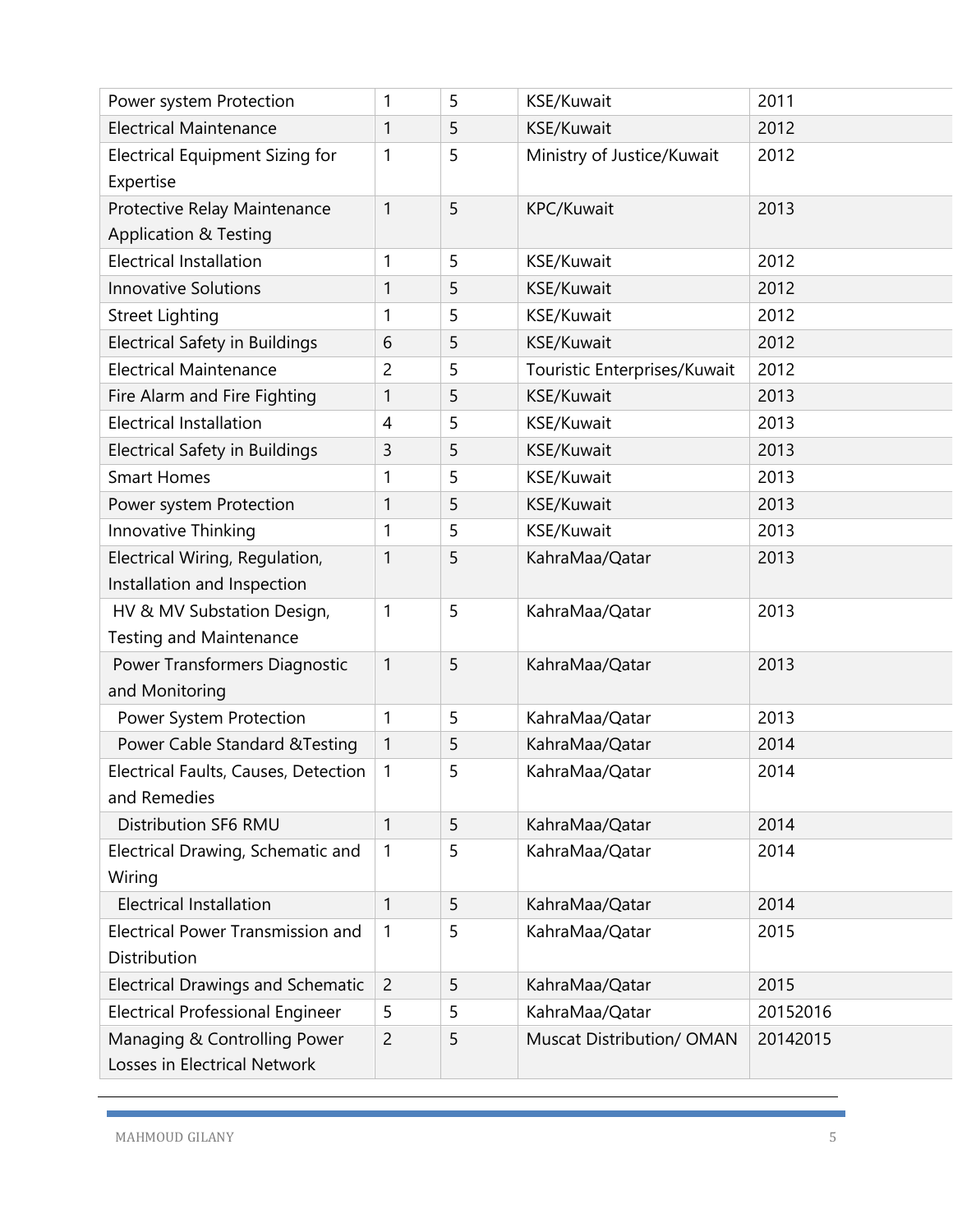| <b>Electrical Substation Design</b><br>Fundamentals | 1            | 5  | KahraMaa/Qatar                   | 2015 |
|-----------------------------------------------------|--------------|----|----------------------------------|------|
| <b>Transmission Substation</b>                      | 1            | 5  | KahraMaa/Qatar                   | 2015 |
| Inspection and Reporting                            |              |    |                                  |      |
| Power System Restoration                            | 1            | 5  | Different delegates, DUBAI       | 2015 |
| Strategy during Emergency &                         |              |    |                                  |      |
| <b>Black Out</b>                                    |              |    |                                  |      |
| Control and Reduction of Power                      | 1            | 5  | Different delegates, Saudi       | 2015 |
| Losses in Electrical Networks                       |              |    | Arabia                           |      |
| Load Flow, Short Circuit                            | 1            | 5  | Muscat Distribution/ OMAN        | 2015 |
| Calculations & Protection Relay                     |              |    |                                  |      |
| Coordination                                        |              |    |                                  |      |
| Patrolling, Route Identification                    | 1            | 5  | KahraMaa/Qatar                   | 2016 |
| and reporting                                       |              |    |                                  |      |
| MV CB testing and Maintenance                       | 1            | 5  | KahraMaa/Qatar                   | 2016 |
|                                                     | 1            | 10 | KahraMaa/Qatar                   | 2016 |
| Planning of Electric Power<br>Distribution          |              |    |                                  |      |
|                                                     | 2            | 5  | KahraMaa/Qatar                   | 2016 |
| Fundamental of Power System                         |              |    |                                  |      |
| Equipment                                           | $\mathbf{1}$ | 5  |                                  | 2016 |
| Electrical Power T&D Principles                     |              |    | KahraMaa/Qatar                   |      |
| and Applications                                    | 1            | 5  |                                  | 2016 |
| Power Quality Monitoring,                           |              |    | KahraMaa/Qatar                   |      |
| analysis and Mitigation                             |              |    |                                  | 2016 |
| Protective Relaying                                 | 1            | 5  | Qatar Petroleum/Qatar            |      |
| <b>Electrical Utility Communications</b>            | 1            | 5  | Different delegates,<br>Saudi    | 2016 |
| & Smart Grid Technologies                           |              |    | Arabia and BAHRIN                |      |
| <b>Electrical Distribution Network:</b>             | 1            | 5  | AbuZabi/UAE                      | 2016 |
| Engineering, Design & Planning                      |              |    |                                  |      |
| Techniques                                          |              |    |                                  |      |
| <b>Electrical Transformers,</b>                     | 1            | 5  | delegates,<br>Different<br>Saudi | 2017 |
| Malfunctions, Insulation, and                       |              |    | Arabia                           |      |
| Protection                                          |              |    |                                  |      |
| <b>Power System Analysis</b>                        | 1            | 5  | ADNOC, Abo-Dhbie                 | 2019 |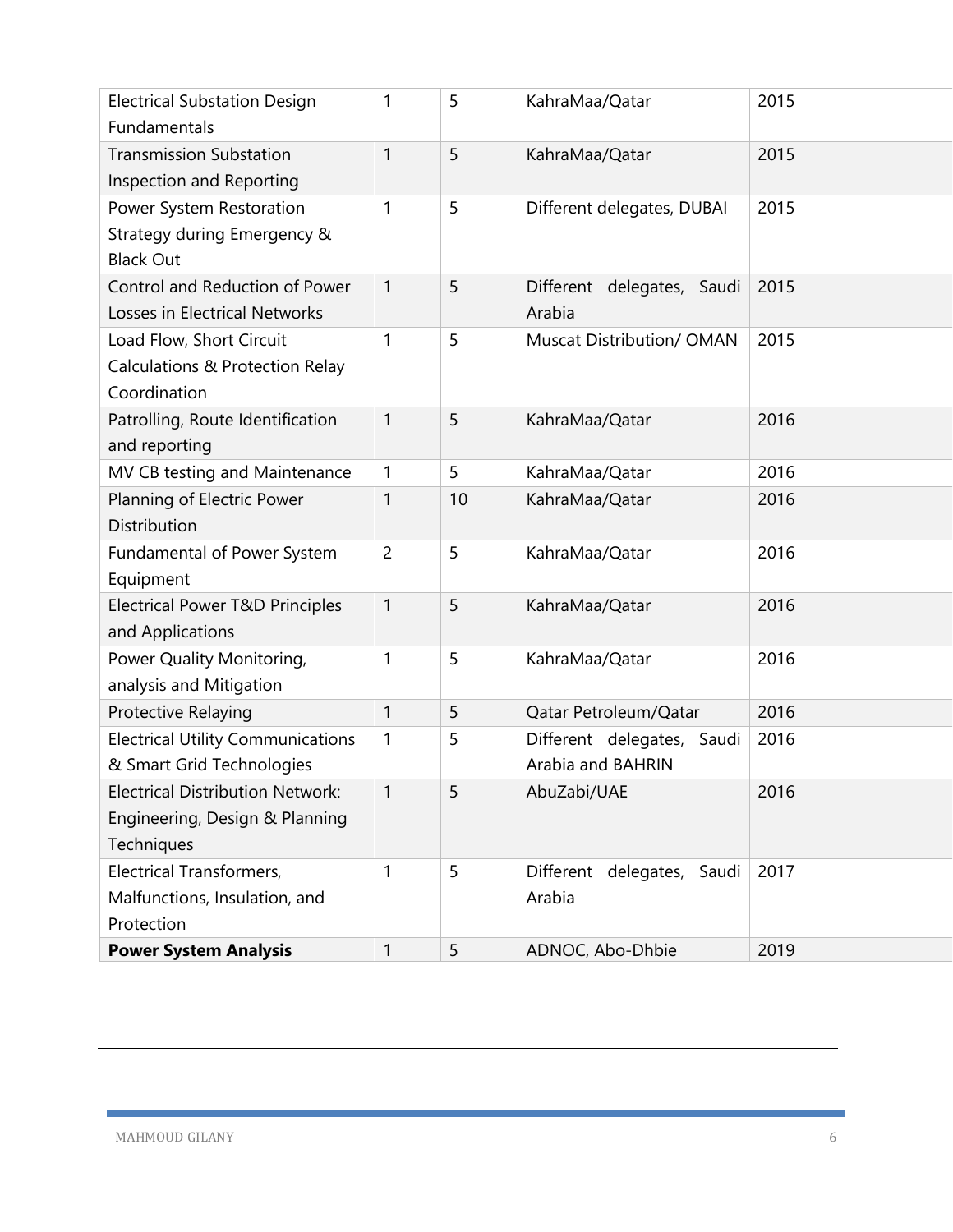| Technical<br>Development<br>Courses | Teaching Enhancement (Center for Learning and Teaching, AUC-<br>$\circ$<br>2015<br>Teaching Evaluating - 2011<br>$\circ$<br>WIDS - 2010<br>$\circ$<br>Photoshop - 2006<br>$\circ$<br>SPSS - 2005<br>$\circ$<br>o AutoCAD - 2005<br>o Writing Technical Notes - 2004<br>Microprocessor Based Relaying - 1992.<br>$\circ$                                                                                                                                                                                                                                                                                                                                                                                                                                                                                                                                                                                                                                                                                                                                                                                                                                                                                                                                                                                                                                   |
|-------------------------------------|-----------------------------------------------------------------------------------------------------------------------------------------------------------------------------------------------------------------------------------------------------------------------------------------------------------------------------------------------------------------------------------------------------------------------------------------------------------------------------------------------------------------------------------------------------------------------------------------------------------------------------------------------------------------------------------------------------------------------------------------------------------------------------------------------------------------------------------------------------------------------------------------------------------------------------------------------------------------------------------------------------------------------------------------------------------------------------------------------------------------------------------------------------------------------------------------------------------------------------------------------------------------------------------------------------------------------------------------------------------|
| Advising                            | Supervised 10 Ph.D. theses and 27 Master's<br>theses.                                                                                                                                                                                                                                                                                                                                                                                                                                                                                                                                                                                                                                                                                                                                                                                                                                                                                                                                                                                                                                                                                                                                                                                                                                                                                                     |
|                                     | Ph.D. advisees (with the first employment after graduation)<br>1- Bahaa El Din Hassan E. Soudy (2008)<br>A Proposed Technique for Performance Enhancement of<br>Distance Protection Against Power Lines Open-Conductor<br><b>Conditions Using ANN.</b><br>Bahaa is now the GM of Protection in Egyptian Electrical<br>$\bullet$<br>Authority.<br>2- Wael Ismael Wahba (2007)<br>A Proposed Algorithm for Distribution Power System<br>Protection Using a Combined Wavelet and ANN Technique.<br>Wael is now Assoc. Professor at Fauom University.<br>3- Dalia Farouk Mohamed Allam (2007)<br>A New Design of an Intelligent Digital Distance Protective<br>Relay.<br>Dalia is now Assistant Professor at Fauom University.<br>4- Mahmoud Abd Elmonem Salem (2006)<br>Proposed Digital Relaying Algorithms for Solving Current<br><b>Transformer Saturation Problems.</b><br>Mahmoud is now the head of Korimat Power Station.<br>$\bullet$<br>5- Doaa Khalil Ibrahim (2005)<br>Accurate Fault Location in Underground Cables using<br>Advanced Signal Processing Techniques.<br>Doaa is now Full Professor at Cairo University.<br>6- Mohamed Gamal El-Din Hassan (2005)<br>Remote Continuous Monitoring For the Ground Grid<br>Resistance.<br>Mohamed is now Assistant. Professor at Al-Shorook<br>Engineering Academy.<br>7- Mohamed A. Al-Naeem (2004) |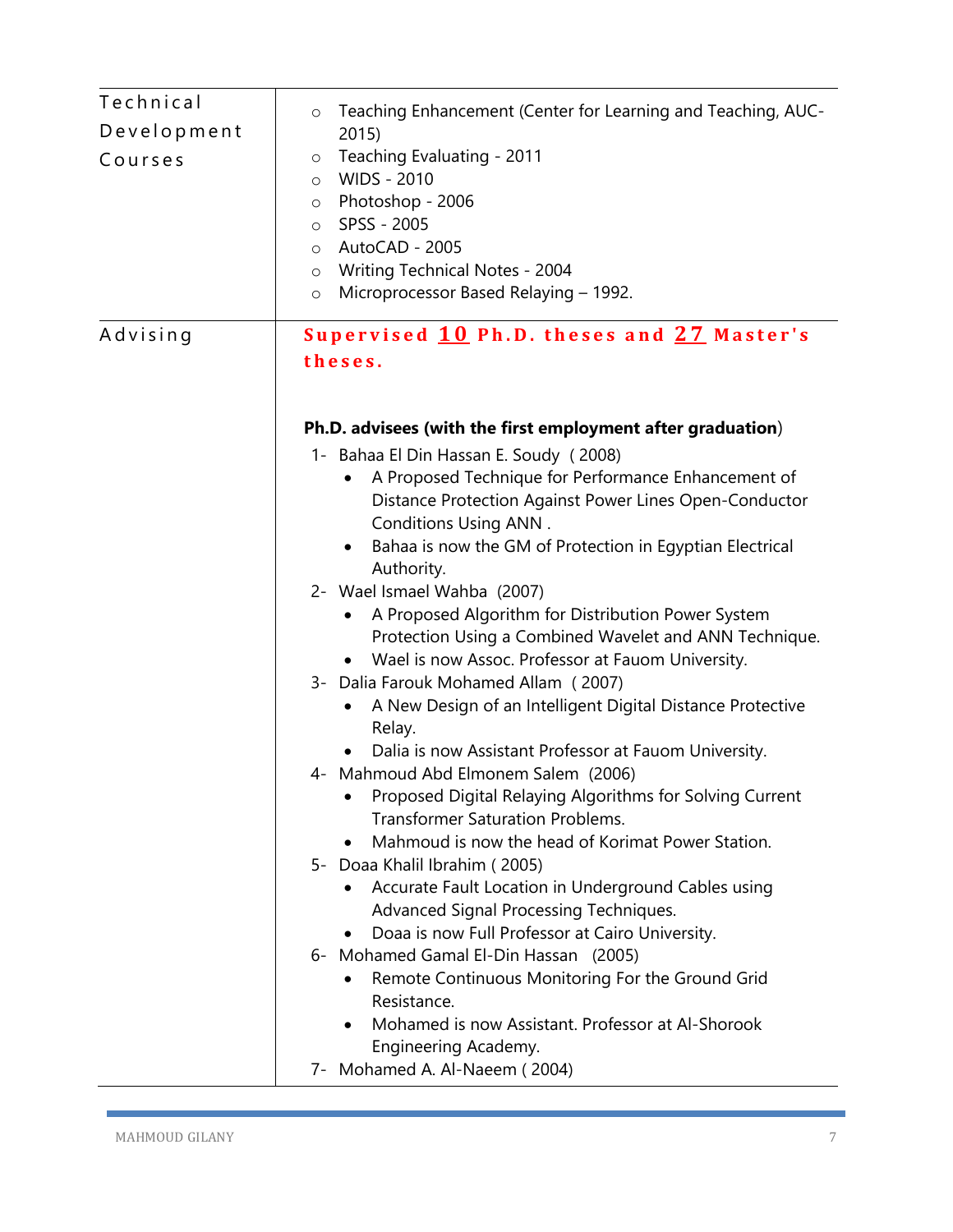| A Modified Monitoring and Cathodic Protection Scheme for<br>$\bullet$ |
|-----------------------------------------------------------------------|
| Controlling the Reinforced Concrete Steal Corrosion.                  |
| Mohamed is now GM of CP Private Company in Saudi Arabia.              |
| 8- Omar Hassan (2004)                                                 |
| Early Detection of HV Insulators Problems.                            |
| Omar is now Assoc Professor at Aswan Energy Inst.                     |
| 9- Ahmed Abd-El-Moneim Kassem Rizk (2002)                             |
| "A New Digital Current Differential Protective Techniquefor           |
| HV Power Cables."                                                     |
| Ahmed is now GM in EgyptAir.                                          |
|                                                                       |
| 10-Ali-Algabory (Iraqi): (2019)                                       |
| Improving Distance Relays performance in FACTS                        |
| Compansated TL                                                        |
| <b>M.Sc. thesis advisees (Main Supervisor)</b>                        |
| 1. Shady Salah, (2019): SMART DISTRIBUTION SYSTEMS                    |
| 2. Sameh Ashraf Mansour, (2019) Future of Solar Cooling in Egypt      |
| 3. Mahmoud Mehana, (2019): False Trips in Gas Power Plant Due         |
| to Transient Voltage Variation.                                       |
| 4. Ahmed Hassan, (2019), Adaptive Multi-Function Transformer          |
| Differential Protective Relay.                                        |
|                                                                       |
| 5. Mohamed Yousef: (2019):Detecting and Locating Winding              |
| <b>Faults in Power Transformers</b>                                   |
| 6. Ahmed Abd-Elmajeed El-Henawy, (2018) : "Harmonic                   |
| mitigation and Cancellation in Power Distribution Networkdks"         |
| 7. Ahmed Abd-el-Rahman (2017) " EVALUATION OF PROTECTIVE              |
| SCHEMES FOR GRID-CONNECTED GENERATOR-                                 |
| TRANSFORMER UNITS IN EGYPT                                            |
| 8. Ahmed Ragab (2017) " STUDYING THE EFFECTS OF DIFFERENT             |
| WIND FARM TOPOLOGIES ON SWITCHING OVER VOLTAGES"                      |
| 9. Eman El-Shaar (2017) " Optimum SELF-Restoration in                 |
| Egyptian 66 kV Network"                                               |
| 10. Abd-El-Monaem Alsaway (2017) " CENTRALIZED SELF                   |
| <b>RESTORATION OF ELECTRIC DISTRIBUTION SYSTEMS "</b>                 |
| 11. Hossam Sabra (2017) " Sympathetic Tripping in Distribution        |
| Networks, Causes, Analysis, and Solution"                             |
| 12. Ahmed Foaad (2017) " Harmonic Resonance Overvoltage               |
| during Main Power Transformer Energization in Grid-                   |
| connected Wind Farms"                                                 |
| 13. Mohamed Dawood " Restoring Recloser-Fuse Coordination in          |
| Radial Distribution Networks with Distributed Generation"             |
|                                                                       |
| 14. Nehad Khtab (2017) " Development of Zero- Energy -buildings       |
| in Egypt"                                                             |

ш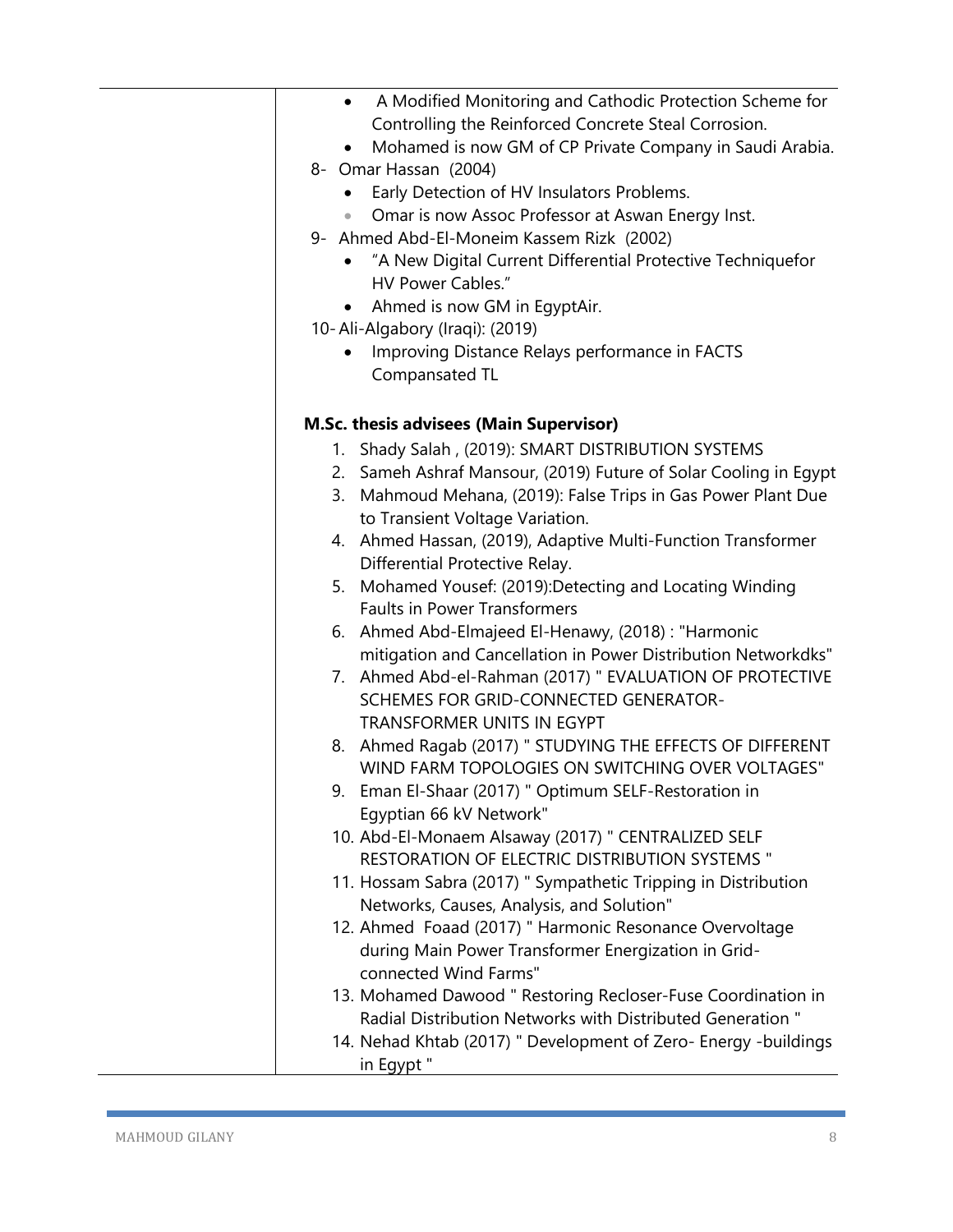| 15. Mohamed Gaber (2016) " Fault Location Identification for         |
|----------------------------------------------------------------------|
| <b>Overhead Radial Distribution Networks"</b>                        |
| 16. Mahmoud Abd-ElFatah (2016) " A Travelling Waves-Based            |
| Fault Location Scheme For Multi-Tapped Overhead Distribution         |
| Systems"                                                             |
| 17. Ahmed Naser (2016) " Fault Zone Discrimination and Fault         |
| Location for Series FACTS-Based Transmission Lines"                  |
| 18. Galal Fathy (2015) " Voltage Stability Enhancement for Radial    |
| Distribution Networks".                                              |
| 19. Emad Francis (2007) "Control and Monitoring for Non-Manned       |
| Substation                                                           |
| 20. Saber Mohamed Saleh Salim (2005) Performance of                  |
| Capacitor-voltage transformer using Artificial neural network        |
| 21. Walid Ahmed-Fouad " (2003) " A Proposed Zero-Sequence            |
| <b>Current Correction for Distance Protection of Double-Circuit</b>  |
| Transmission Lines in Meshed Power Systems "                         |
| 22. Doaa Khalil Ibrahim (2001) "A Digital Communication Based        |
| Technique for Distribution High Impedance Fault Detection"           |
| 23. Bahaa El Din Hassan E. Soudy (2000)" New Approach for            |
| Solving Distance Relaying Setting Problems ".                        |
| 24. Hany Mahmoud Abdel-Aziz (1999) " Applying Current                |
| Limiting Devices on Distribution Systems"                            |
| 25. Mahmoud Abd Elmonem Salem (1999) " A combined Digital            |
| Relay for Power Transformer Protection".                             |
| 26. Gehan Abd-El Wahab Mostafa Khalil (1999)" A New Technique        |
| for Eliminating Magnetizing Inrush Current Problem in                |
| Transformers' Protection".                                           |
| 27. Samer Ahmed Fouad El-Sokkary "(1999) Digital Multi-Function      |
| Relay for Synchronous Generator Protection".                         |
| <b>Other Dissertations (External Examiner) (Only from 2014-2018)</b> |
| (29-thesesis in 8 Universities : Cairo, Alexandria, Ain Shams, Al-   |
| Azhar, Helwan, Zagazeg, Tanta, Faoum, Tanta)                         |
| 1. Naheel Shaker, (2019) An Intellegant Protection Scheme for        |
| active distribution networks. Alexandria University                  |
| 2. Eatemad Wageh, (2019) New Protection Scheme for Low               |
| Voltage DC microgrids, Tanta University.                             |
| 3. Protective relay coordination with DG, (2018) M.Sc. Alexandria    |
| University                                                           |
| 4. Arc Furnace, (2017) Ph D., Alexandria university.                 |
| 5. OPTIMIUM SITE SELECTION OF LARGe SCALE SOLAR POWER                |
| PLANTS, Janet Aid (2017) M.Sc. Helwan University.                    |

 $\overline{\phantom{0}}$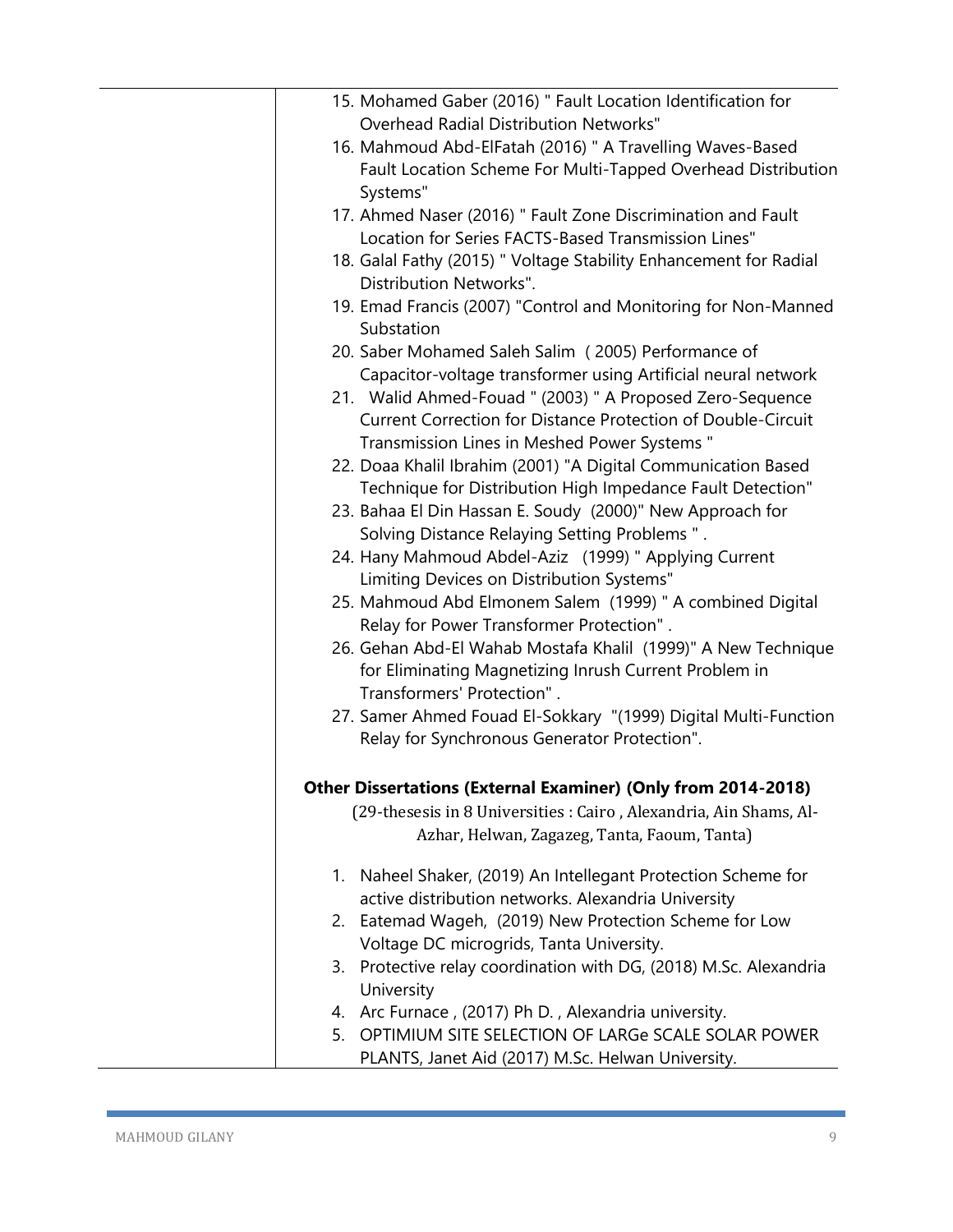| 6. Three Winding Power Transformer Protection Based On Pattern        |
|-----------------------------------------------------------------------|
| Recognition Techniques, Abdullah Mahomed (2016) M.Sc.                 |
| Helwan University.                                                    |
| 7. Induction Generator Protection Using Wavelet Analyses              |
| Technique, Ahmed Tamam (2016) M.Sc. Helwan University.                |
| 8. PV Parameters Estimations, Dalia Mahmoud (2016) M.Sc.              |
| Fayoum University.                                                    |
| 9. Protection Of Electrical And Electronic Equipment And              |
| Electronic Parts Against Electrostatic Discharges, Amany              |
|                                                                       |
| Almasry (2016) M.Sc. Al-Azhar University.                             |
| 10. Proposed Schemes for Enhancing Coordination Of Directional        |
| Overcurrent Relays In Meshed Distribution Systems With Dg             |
| Units - Phd., Heba Sharaf (2015) , Cairo University.                  |
| 11. Distance Relay For Load Encroachment Alleviation With Agent       |
| Based Supervision Of Zone-3, Mohamed Badr, M.Sc. (2015),              |
| Alexandria University                                                 |
| 12. Simulation And Analysis Of Smart Micro Grid, Mohamed Adel         |
| (2015) M.Sc. Helwan University                                        |
| 13. Identify The Fault Location In Electrical Distribution Network By |
| Calculation The Impedance Value By Using Neural Networks,             |
| Ali Husin Alkalili (2015), M.Sc. Zagazek University                   |
| 14. Demand And Generated Power Balancing Of Power Systems             |
| With Large Scale Renewable Energy Sources, Ahmed Rahoma               |
| (2015), M.Sc. Helwan University                                       |
| 15. Enhancement Of Grid-Connected Wind/Pv Hybrid System               |
| Using STATCOM, Mohamed Bahi-Barakat, M.Sc. Cairo                      |
| University                                                            |
| 16. Wind Energy Water Pumping System With Storage,                    |
| Abdelmonem Shaaban (2015), M.Sc. Helwan University                    |
| 17. Optimal Design Of Protection Schemes For Distribution             |
| Networks Including Distributed Generation, Ahmed Adel                 |
| Abozied (2015), Ain Shams University                                  |
| 18. Effect Of Harmonics On Electromechanical And Solide-State         |
| Relays Performance, Mohamed Saleh (2015), M.Sc. Fayoum                |
| University.                                                           |
| 19. Intelligent Load Management System Using Monitoring And           |
| Control System For Industrial Facilities, Yahya Mahmoud (2014)        |
| , M.Sc. Cairo University.                                             |
| 20. A New Directional Relay Based On Active / Reactive Power          |
| Portrait, Shreef Said (2014), M.Sc. Helwan University                 |
| 21. Enhancing Distance Relay Performance For Transmission Line        |
| Protection, Mohamed Essam (2014), M.Sc. Cairo University              |
| 22. Comprehensive Fault Location Scheme For Power Transmission        |
| Lines", Ahmed Galal (2014), M.Sc. Cairo University.                   |
|                                                                       |

ш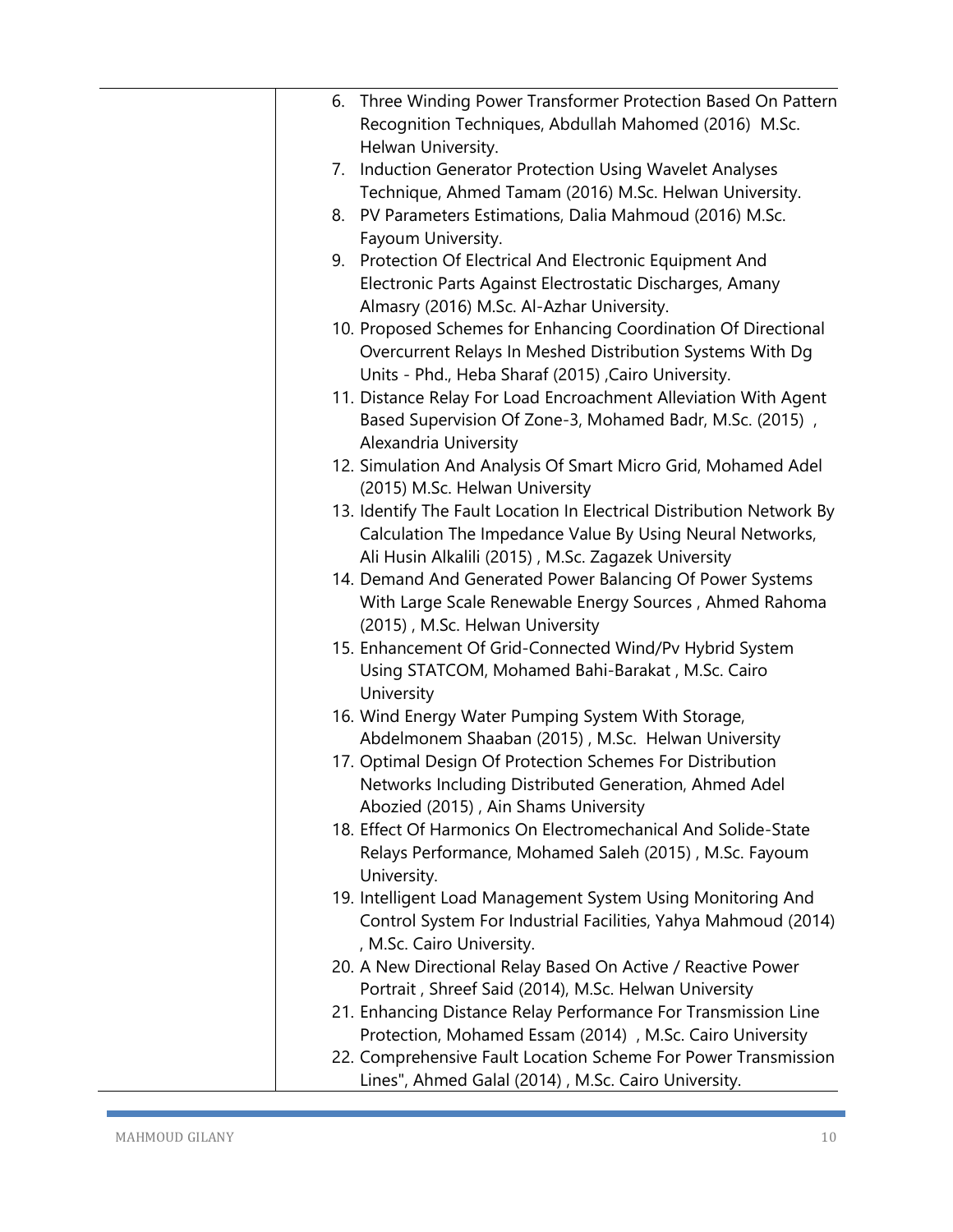|            | 23. Analysis And Elimination Of Capacitors Switching Transient<br>Overvoltages In Power Factor Improvement Of Induction<br>Motors, Mohamed Ossama, (2014), M.Sc. Cairo University.<br>24. HVDC Transmission, Marwa Attea (2014), M.Sc. Helwan<br>University<br>25. An Approach For Achieving Energy Credits In An Egyptian<br>Green Building Rating System, Ahmed Ibrahim (2014), M.Sc.<br>Cairo University<br>26. Islanding Phenomenon Detection Of Distributed Generation,<br>Ahmed Gamal (2014), Fayoum University<br>27. Design Of A Prototype Cable Fault Location, Moamen<br>Mohamed (2014), M.Sc. Fayoum University<br>28. Improving Voltage Stability Of Wind Farms Connected To<br>Weak Grids Using Facts, Mohsen Galal (2014), M.Sc. Cairo<br>University<br>29. Energy Credit Investigation In The Development Of An<br>Egyptian Green Building Rating System, Ahmed Ali (2013),<br>Cairo University<br><b>Theses-in progress (Main Supervisor)</b><br>$\circ$ 6 M.Sc. theses – Under progress<br>7 Ph. D thesis - Under progress.<br>$\circ$ |
|------------|---------------------------------------------------------------------------------------------------------------------------------------------------------------------------------------------------------------------------------------------------------------------------------------------------------------------------------------------------------------------------------------------------------------------------------------------------------------------------------------------------------------------------------------------------------------------------------------------------------------------------------------------------------------------------------------------------------------------------------------------------------------------------------------------------------------------------------------------------------------------------------------------------------------------------------------------------------------------------------------------------------------------------------------------------------|
| Funded     | Cost Reduction of Solar Energy Projects (Cairo University)<br>$\circ$                                                                                                                                                                                                                                                                                                                                                                                                                                                                                                                                                                                                                                                                                                                                                                                                                                                                                                                                                                                   |
| Research   | 2002                                                                                                                                                                                                                                                                                                                                                                                                                                                                                                                                                                                                                                                                                                                                                                                                                                                                                                                                                                                                                                                    |
| Projects.  | New Methods for fault detection in Kuwait Electrical<br>$\circ$<br>Networks. (The Public Authority for Applied Education and<br>Training) 2006<br>Improving the Performance of Backup Protective Relays in<br>$\circ$<br>Kuwait Transmission Networks. (Kuwait Foundation for the<br>Advancement of Sciences) 2007<br>New Techniques for Estimating the Distance of Open-Circuit<br>$\circ$<br>Faults Using Distance Relays (Kuwait Foundation for the<br>Advancement of Sciences) 2008<br>Short Circuit Level Reduction in the Kuwait Developed<br>$\circ$<br>Distribution Networks (The Public Authority for Applied<br>Education and Training) 2009<br>A Wavelet Based Technique For Detection and Classification<br>$\circ$<br>of Transients in Distribution Networks . (The Public Authority<br>for Applied Education and Training) 2010                                                                                                                                                                                                           |
| Official   | Member in the Following Official Technical Committees for:<br>$\circ$                                                                                                                                                                                                                                                                                                                                                                                                                                                                                                                                                                                                                                                                                                                                                                                                                                                                                                                                                                                   |
| Committees |                                                                                                                                                                                                                                                                                                                                                                                                                                                                                                                                                                                                                                                                                                                                                                                                                                                                                                                                                                                                                                                         |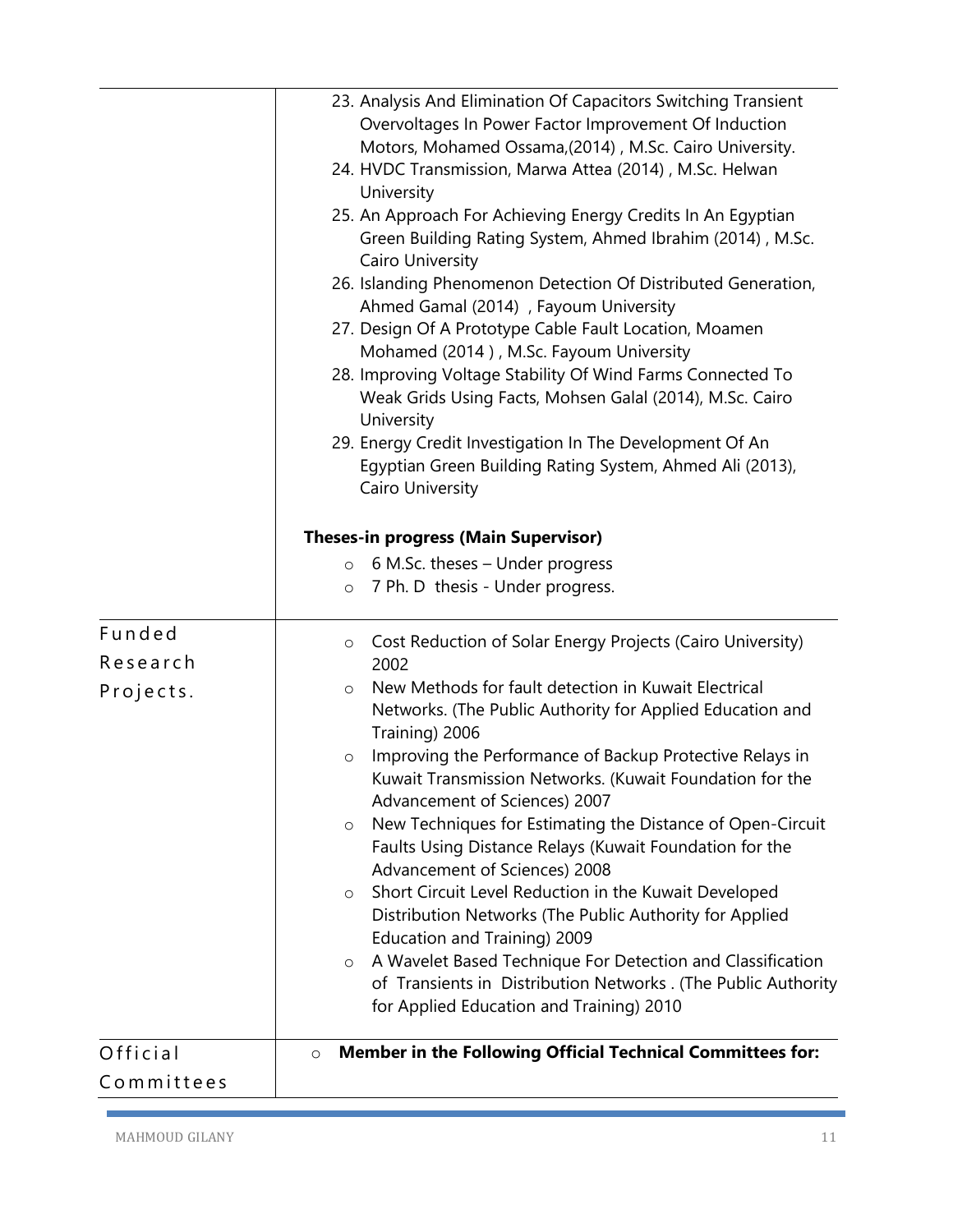|               | $\circ$<br>$\circ$<br>$\circ$<br>$\circ$ | Studying the effect of current interruption and voltage<br>reduction on the industrial plants in Egypt. (Scientific<br>Research Academy, 1994)<br>Evaluation of the value of Transferring the Technology of Dry<br>Transformers to Egypt. (Capital Stock Authority) 1998<br>Examining the performance of a new digital relay (AUOS)<br>before being used by the Egyptian Electrical Authority in the<br>Egyptian distribution networks. The work include conducting<br>all types of protective relay testing, field testing at different<br>transmission and distribution lines and examining the relay<br>SCADA system.(Ministry of Electricity, Egypt) 2002<br>Preparing a technical report to an Egyptian Court on the<br>Conflict between the Ministry of Treasure and Power-Egypt<br>Company. (Ministry of Justice) 2001 |
|---------------|------------------------------------------|-------------------------------------------------------------------------------------------------------------------------------------------------------------------------------------------------------------------------------------------------------------------------------------------------------------------------------------------------------------------------------------------------------------------------------------------------------------------------------------------------------------------------------------------------------------------------------------------------------------------------------------------------------------------------------------------------------------------------------------------------------------------------------------------------------------------------------|
|               |                                          |                                                                                                                                                                                                                                                                                                                                                                                                                                                                                                                                                                                                                                                                                                                                                                                                                               |
| International | $\circ$                                  | Named In Who's Who.                                                                                                                                                                                                                                                                                                                                                                                                                                                                                                                                                                                                                                                                                                                                                                                                           |
| Activities    | O                                        | Keynote Speaker in First International Power and Energy                                                                                                                                                                                                                                                                                                                                                                                                                                                                                                                                                                                                                                                                                                                                                                       |
|               |                                          | Conference (Malaysia 28-29 Nov. 2006).<br>Member of the Technical Committee of First International                                                                                                                                                                                                                                                                                                                                                                                                                                                                                                                                                                                                                                                                                                                            |
|               | $\circ$                                  | Power and Energy Conference (Malaysia 28-29 Nov. 2006)                                                                                                                                                                                                                                                                                                                                                                                                                                                                                                                                                                                                                                                                                                                                                                        |
|               | $\circ$                                  | Winner of the best paper Award in GCC – Cigre 2004.                                                                                                                                                                                                                                                                                                                                                                                                                                                                                                                                                                                                                                                                                                                                                                           |
|               | $\circ$                                  | Member of the Technical Committee of IASTED Conference                                                                                                                                                                                                                                                                                                                                                                                                                                                                                                                                                                                                                                                                                                                                                                        |
|               |                                          | on Energy and Power Systems from 2003 till 2009.                                                                                                                                                                                                                                                                                                                                                                                                                                                                                                                                                                                                                                                                                                                                                                              |
|               | $\circ$                                  | Member of the Technical Committee of Power Simulation                                                                                                                                                                                                                                                                                                                                                                                                                                                                                                                                                                                                                                                                                                                                                                         |
|               |                                          | Conference, Amest 12-14 Oct, 2003.                                                                                                                                                                                                                                                                                                                                                                                                                                                                                                                                                                                                                                                                                                                                                                                            |
| International | $\circ$                                  | DPSP-2018, Belfast, 12-15 March, 2018.                                                                                                                                                                                                                                                                                                                                                                                                                                                                                                                                                                                                                                                                                                                                                                                        |
| Conference    | $\circ$                                  | MEPCON-2016, Cairo, 17-19 Dec. 2016                                                                                                                                                                                                                                                                                                                                                                                                                                                                                                                                                                                                                                                                                                                                                                                           |
|               | $\circ$                                  | ICEES-2010, Singapore, Feb. 26-28, 2010.                                                                                                                                                                                                                                                                                                                                                                                                                                                                                                                                                                                                                                                                                                                                                                                      |
|               | $\circ$                                  | WASET-2009, Tokyo, Japan, May 27-29, 2009.                                                                                                                                                                                                                                                                                                                                                                                                                                                                                                                                                                                                                                                                                                                                                                                    |
|               | $\circ$                                  | CIRED 2008: Smart Grids for Distribution, Frankfurt, 23 - 24                                                                                                                                                                                                                                                                                                                                                                                                                                                                                                                                                                                                                                                                                                                                                                  |
|               |                                          | June 2008.                                                                                                                                                                                                                                                                                                                                                                                                                                                                                                                                                                                                                                                                                                                                                                                                                    |
|               | $\circ$                                  | 7th IASTED International Conference on Power and Energy                                                                                                                                                                                                                                                                                                                                                                                                                                                                                                                                                                                                                                                                                                                                                                       |
|               |                                          | Systems (EuroPES), Aug 29-31, Palma De Mallorca, Spain,<br>2007. Chairman of the Transmission/ Protection Session                                                                                                                                                                                                                                                                                                                                                                                                                                                                                                                                                                                                                                                                                                             |
|               | $\circ$                                  | 15th International Conference on Power System Protection,                                                                                                                                                                                                                                                                                                                                                                                                                                                                                                                                                                                                                                                                                                                                                                     |
|               |                                          | Bled, Solvenia, Sept. 6-8, 2006.                                                                                                                                                                                                                                                                                                                                                                                                                                                                                                                                                                                                                                                                                                                                                                                              |
|               | $\circ$                                  | First International Power and Energy Conference PECon 2006,                                                                                                                                                                                                                                                                                                                                                                                                                                                                                                                                                                                                                                                                                                                                                                   |
|               |                                          | November 28-29, 2006, Putrajaya, Malaysia. Chairman of the                                                                                                                                                                                                                                                                                                                                                                                                                                                                                                                                                                                                                                                                                                                                                                    |
|               |                                          | <b>Transmission/ Protection Session</b>                                                                                                                                                                                                                                                                                                                                                                                                                                                                                                                                                                                                                                                                                                                                                                                       |
|               | $\circ$                                  | 14th International Conference on Power System Protection,                                                                                                                                                                                                                                                                                                                                                                                                                                                                                                                                                                                                                                                                                                                                                                     |
|               |                                          | Bled, Solvenia, Sept. 29-October 1, 2004.                                                                                                                                                                                                                                                                                                                                                                                                                                                                                                                                                                                                                                                                                                                                                                                     |
|               | O                                        | GCC CIGRE Regional Conference on Transmission Line Design                                                                                                                                                                                                                                                                                                                                                                                                                                                                                                                                                                                                                                                                                                                                                                     |
|               |                                          | and Operation, Kuwait, 1-2 Dec. 2004. (Best Paper Award)                                                                                                                                                                                                                                                                                                                                                                                                                                                                                                                                                                                                                                                                                                                                                                      |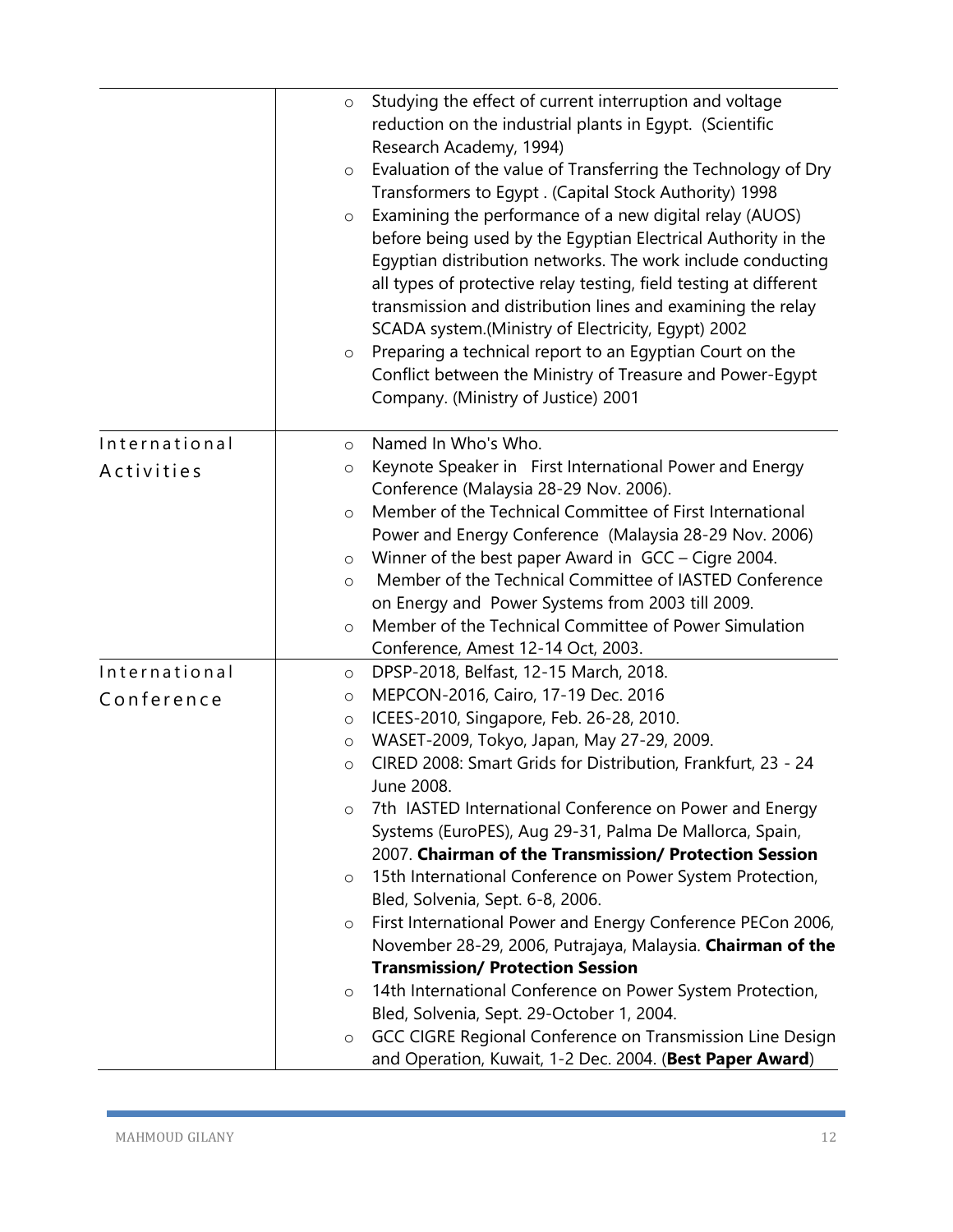|               | The 20th IASTED Conference on Power and Energy Systems<br>$\circ$<br>(Euro Power Engineering Society -2002), Crete, Greece, 25-28<br>June, 2002.<br>MEPCON-98, Mansora, 15-17 Dec. 1998<br>$\circ$<br>MEPCON-97, Alex, 4-6 Jan. 1997<br>$\circ$<br>ICECS'97, Cairo, 15-18 Dec. 1997<br>$\circ$<br>Cigre-97, Session, Cairo<br>$\circ$<br>AEIC.95, Cairo, 16-19 Dec. 1995<br>$\circ$ |
|---------------|-------------------------------------------------------------------------------------------------------------------------------------------------------------------------------------------------------------------------------------------------------------------------------------------------------------------------------------------------------------------------------------|
| Reviewer in   |                                                                                                                                                                                                                                                                                                                                                                                     |
| International | <b>IEEE Transaction on Dielectrics and Electric Insulation</b><br>$\circ$                                                                                                                                                                                                                                                                                                           |
| Journals      | <b>IEEE Transaction on Power Delivery</b><br>O                                                                                                                                                                                                                                                                                                                                      |
|               | Journal of Electrical Power and Energy Systems,<br>$\circ$                                                                                                                                                                                                                                                                                                                          |
|               | International Journal on Emerging of Electric Power System.<br>$\circ$<br>Journal of Electrical Power Components.                                                                                                                                                                                                                                                                   |
|               | $\circ$<br>European Transactions on Electrical Power<br>$\circ$                                                                                                                                                                                                                                                                                                                     |
|               | Ain Shams Engineering Journal<br>$\circ$                                                                                                                                                                                                                                                                                                                                            |
|               | International Journal of Emerging Electric Power Systems.<br>$\circ$                                                                                                                                                                                                                                                                                                                |
| Scholastic    | Prize of Best Practical Ph. D. Supervised Thesis from the<br>$\circ$                                                                                                                                                                                                                                                                                                                |
| Awards        | College of High Studies, Egypt (2008)                                                                                                                                                                                                                                                                                                                                               |
|               | Canadian International Development Agency (CIDA) Award<br>$\circ$                                                                                                                                                                                                                                                                                                                   |
|               | for a 3 Years Ph.D. Study at The University of Calgary, Canada                                                                                                                                                                                                                                                                                                                      |
|               | (1990)                                                                                                                                                                                                                                                                                                                                                                              |
|               | Academic Excellence Scholarship, Cairo University 1988)<br>$\circ$                                                                                                                                                                                                                                                                                                                  |
|               | Cairo University Graduate With Honor Degree Award (1987)<br>$\circ$<br>Scholarship of Distinction, Cairo University, 1982-1987.<br>O                                                                                                                                                                                                                                                |
|               | Cairo Provincial Award for Egypt's 10-Top Students. (1979)<br>$\circ$                                                                                                                                                                                                                                                                                                               |
| Published     | In English<br>$\circ$                                                                                                                                                                                                                                                                                                                                                               |
| <b>Books</b>  | Chapter, Leading-Edge Electric Power Research, ISBN 978-1-<br>O<br>60021-981-8, © 2007 Nova Science Publishers, Inc.                                                                                                                                                                                                                                                                |
|               | In Arabic (Free Download from all Electrical Power Forums with more<br>$\circ$<br>than 100000 downloads)                                                                                                                                                                                                                                                                            |
|               | Power System Protection (2007)<br>$\circ$                                                                                                                                                                                                                                                                                                                                           |
|               | Electrical Installations (2010)<br>$\circ$                                                                                                                                                                                                                                                                                                                                          |
|               | Power Transformers (2013)<br>$\circ$                                                                                                                                                                                                                                                                                                                                                |
|               | Electrical Power Engineering (2016).<br>$\circ$                                                                                                                                                                                                                                                                                                                                     |
| Published     |                                                                                                                                                                                                                                                                                                                                                                                     |
| Papers:       | 18.25 on research gate (906 Reads):                                                                                                                                                                                                                                                                                                                                                 |
|               | https://www.researchgate.net/profile/Mahmoud_Gilany                                                                                                                                                                                                                                                                                                                                 |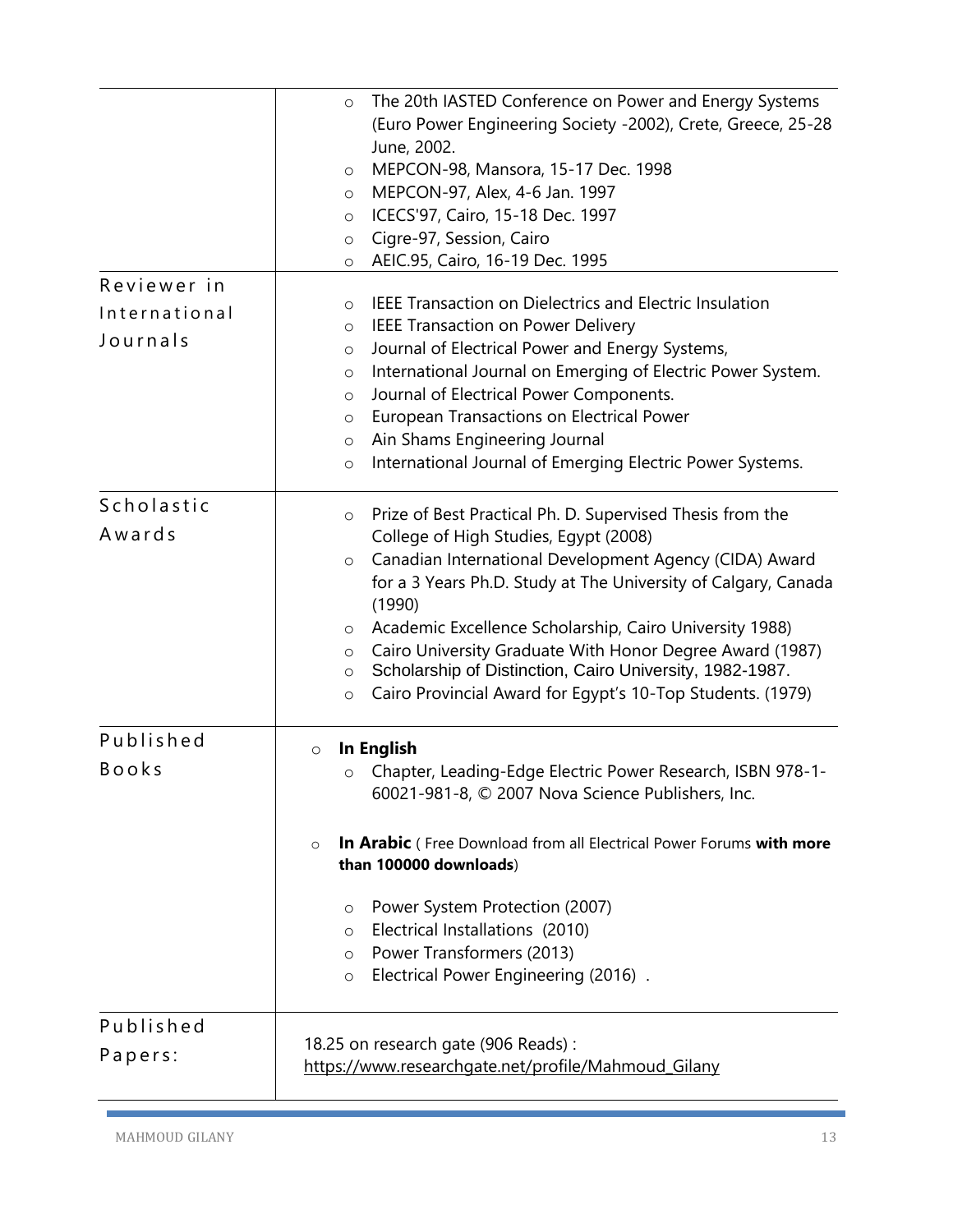h- index 15 on google scholar- Citation 504 [https://scholar.google.com/citations?view\\_op=list\\_works&hl=en&user](https://scholar.google.com/citations?view_op=list_works&hl=en&user=xLsd46MAAAAJ) [=xLsd46MAAAAJ](https://scholar.google.com/citations?view_op=list_works&hl=en&user=xLsd46MAAAAJ)

h-index 10 on Scopus Preview <https://www.scopus.com/authid/detail.uri?authorId=24448081500>

**URL :**http://staff.eng.cu.edu.eg/drgilany

## **More Than 85 Published Papers in Journals and International Conferences.**

- 1- Ahmed Fouad, Mostafa Al-Shahid, Mahmoud Gilany, , Harmonic Resonance Overvoltage due to Main Transformer Energization in Wind Farms, Zafarana, Egypt", Ain Shams Engineering Journal, April, 2019.
- 2- Ali- Hadi Al-Khlil, Mahmoud Gilany, " AN ADAPTIVE DISTANCE RELAY SCHEME IN STATCOM COMPENSATED TRANSMISSION LINE, Journal of Engineering and Applied Science , , Vo1. 140, No.1, pp. 153-165, Jan., , 2019.
- 3- Ahmed Elhenawy, Mahmoud Sayed and Mahmoud Gilany," Harmonic Cancellation in Residantail Buildings ", MEPCON'17, Cairo, Egypt, pp. 203-208, 19-21 Dec., 2018.
- 4- Hosam Sabra, Doaa K. Ibrahimb, Mahmoud Gilany. "Field Experience with Sympathetic Tripping in Egyptian Distribution Networks", Developments in Power System Protection, DPSP 2018 Belfast, 12-15 March, 2018.
- 5- Mohamed Dawood, Doaa Khalil, Mahmoud Gilany, " Restoring Recloser-Fuse Coordination in Radial Distribution Networks with Distributed Generation ", MEPCON'17, Cairo, Egypt, pp. 203-208, 19-21 Dec., 2017.
- 6- Mohamed A. Gabr, Doaa K. Ibrahimb, Eman S. Ahmeda, Mahmoud I. Gilany, "A new impedance-based fault location scheme for overhead unbalanced radial distribution network", Electric Power Systems Research 142 (2017) 153–162.
- 7- Mahmoud A. Fatah, Doaa K. Ibrahimb, Mahmoud Gilany " A Single-End Fault Location for Multi-Tapped Overhead Distribution Systems ", MEPCON'16, Cairo, Egypt, paper No. 235, Dec., 2016.
- 8- Ahmed A. El-Rahman, Doaa K. Ibrahim, Mahmoud Gilany, " Evaluation of Protective Schemes For Grid- Connected Generator-transformer Units In Egypt ", Proceedings of the 17th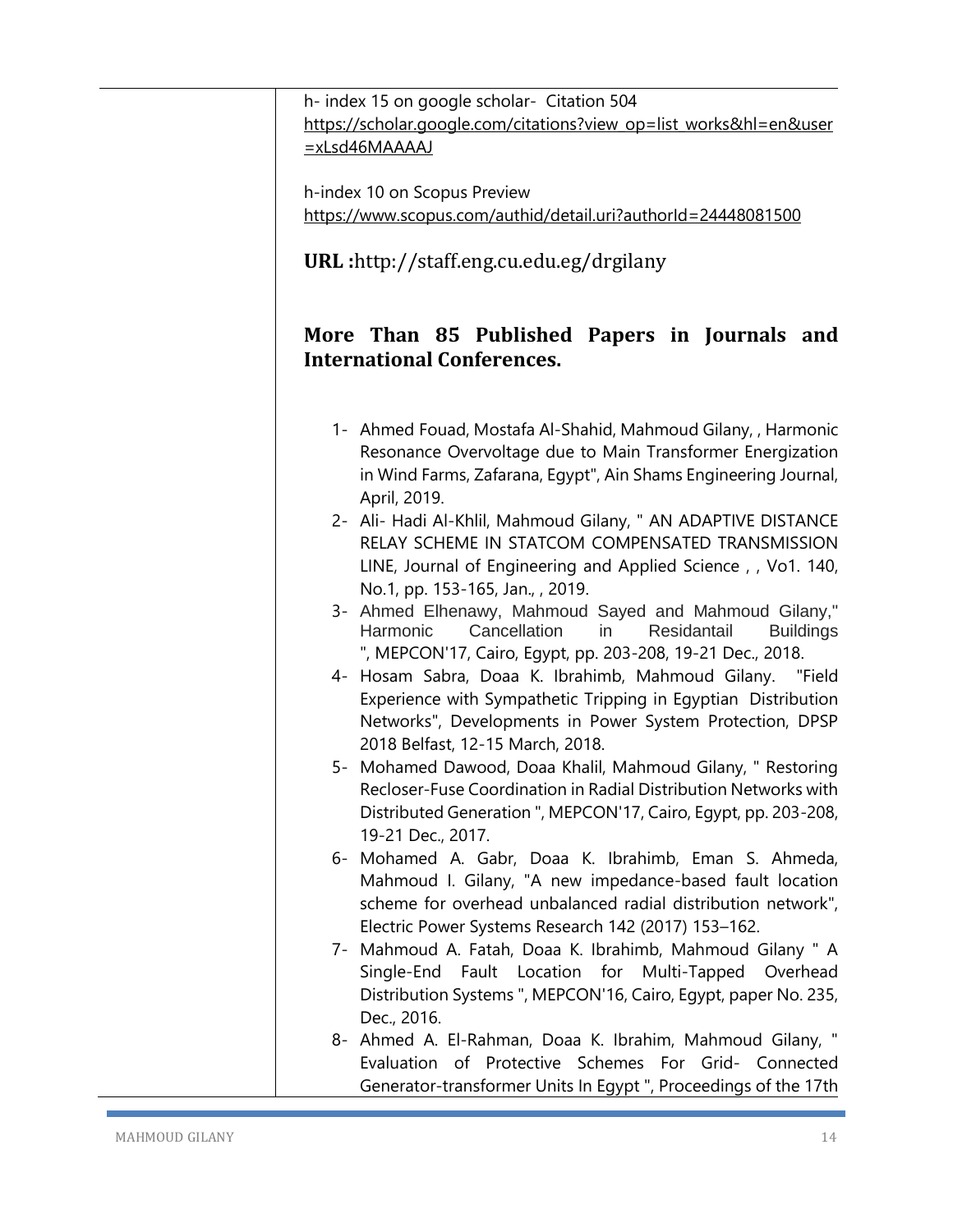| Middle<br>International<br>East Power<br>Systems Conference,<br>MEPCON15; Mansoura University, Egypt, December, 15-17,<br>2015.                                                                                                                                                                                                            |
|--------------------------------------------------------------------------------------------------------------------------------------------------------------------------------------------------------------------------------------------------------------------------------------------------------------------------------------------|
| 9- Ahmed Nasr, Doaa Kahlil, Mahmoud Gilany, "Integrated Fault<br>Zone Discrimination and Fault Location Algorithm for Series<br>FACTS-based Transmission Lines", MEPCON'15, Mansoura,<br>Egypt, pp. 239-245, Dec. 15-17, 2015.                                                                                                             |
| 10- Galal Fathi, Mahmoud Sayed, Mahmoud Gilany, " Optimal DG<br>Allocation to Enhancement the Voltage Stability of Distribution<br>Firefly Optimization<br>Technique",<br>17 <sup>th</sup><br><b>Network</b><br>using<br>International Middle East Power System Conference,<br>MEPCON'15, Mansoura, Egypt, pp. 459-463, Dec. 15-17, 2015.  |
| 11- Hosam Sabra, Doaa Kahlil, Mahmoud Gilany, " Unnecessary<br>Simultaneous Trip in Distribution Networks", 17 <sup>th</sup> International<br>Middle East Power System Conference, MEPCON'15, Mansoura,<br>Egypt, pp. 411-415, Dec. 15-17, 2015.                                                                                           |
| 12-Gilany, A. Alkandari, Bahaa Hassan, "Novel Algorithm for<br>Estimating the Distance of Open-Conductor Faults in HV<br>Transmission Lines", Journal of Energy and Power Engineering,<br>Volume 6, No.8, pp 1301-1307, August 2012.                                                                                                       |
| 13-N Zamanan, M Gilany, W Wahba, "A Sensitive Wavelet-Based<br>Algorithm for Fault Detection in Power Distribution Networks",<br>2011/3, ACEEE Int. J. on Communication, Volume 2, Issue 01, pp.<br>46-50                                                                                                                                  |
| 14-Gilany, A. Alkandari, J. Madou " An Accurate Technique for<br>locating Faults by Distance Relays", Journal of Electric Power<br>Systems Research, Volume 33, Pages 477-484, 2011.                                                                                                                                                       |
| 15-M. Gilany, N. Zamanan and W. Wahba, "A Wavelet-Based<br>Technique for Distribution Networks", Journal of Energy and<br>Power Engineering, Volume 4, No.10 (Serial No.35), pp. 46-53,<br>October 2010.                                                                                                                                   |
| 16-M. Gilany, N. Zamanan, W. Wahba, "A Wavelet Based Technique<br>For Detection and Classification of Transients in Distribution<br>Networks", ICEES-2010, Singapore, Feb. 26-28, 2010, pp.118-<br>122.                                                                                                                                    |
| 17- M. Gilany, A. Al-Kandari, " ANN Based Technique For<br>Enhancement of Distance Relay Performance Against Open-<br>Conductor in HV Transmission Lines", ICEES-2010, Singapore,<br>Feb. 26-28, 2010, pp. 50-54.                                                                                                                          |
| 18- Wael El-Hasawi, M. Gilany, "Reducing the Short Circuit Levels in<br>Kuwait Transmission Network", Journal of Energy and Power<br>Engineering, Volume 4, No.5 (Serial No.30), pp. 45-51, May 2010.<br>19- Wael El-Hasawi, M. Gilany, "Proposed Techniques for Identifying<br>Open and Short Circuit Sections in Distribution Networks", |
|                                                                                                                                                                                                                                                                                                                                            |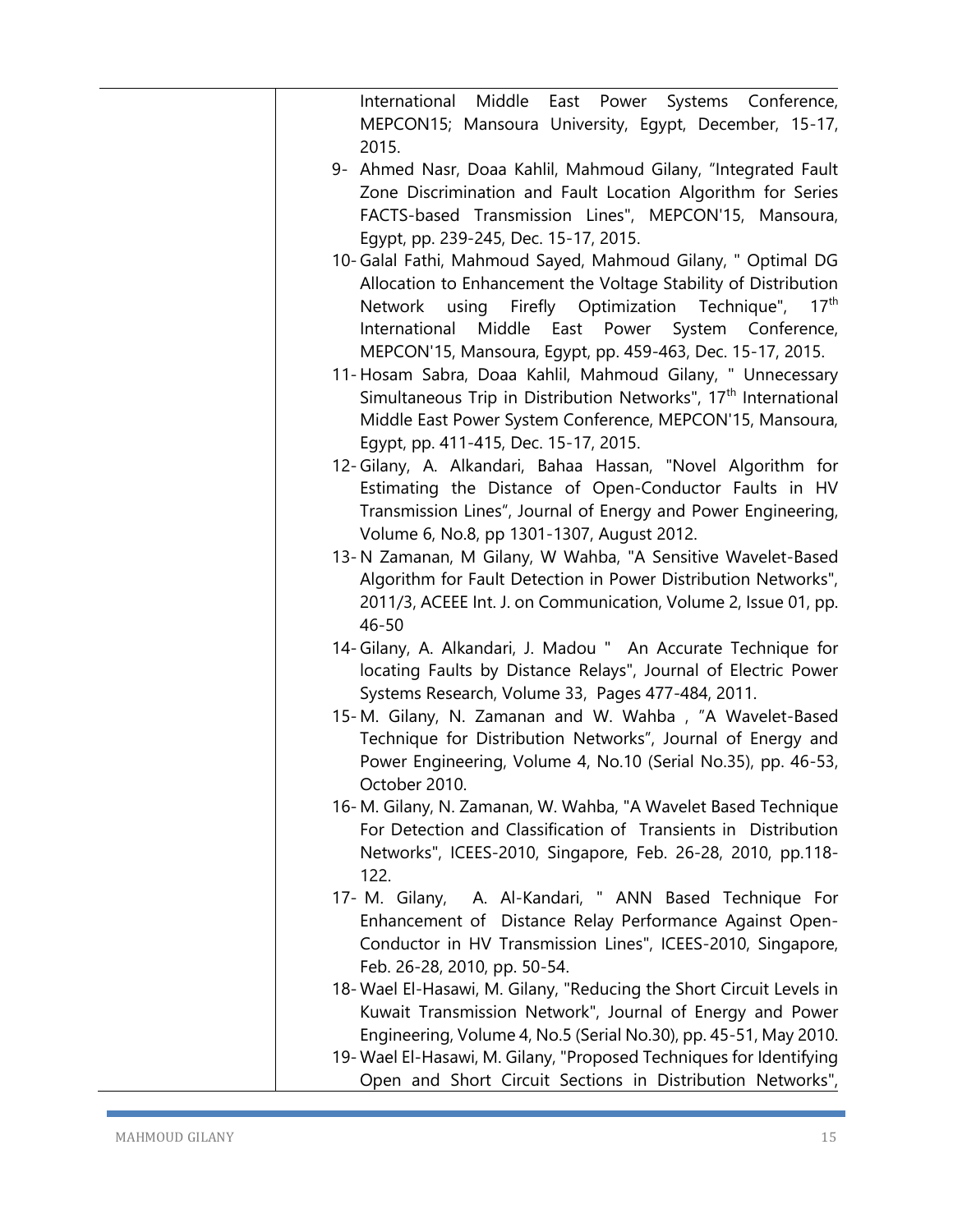|             | WSEAS Transaction on Power Systems, Issue 12, Volume 4,<br>December 2009, pp. 372-381.                                                                                                                                                                                                                                    |
|-------------|---------------------------------------------------------------------------------------------------------------------------------------------------------------------------------------------------------------------------------------------------------------------------------------------------------------------------|
|             | 20-M. Gilany, Wael El-Hasawi, "Proposed Techniques for Identifying<br>Open and Short Circuit Sections in Distribution Networks", The<br>9th WSEAS/IASME International Conference on Elect. Power<br>Systems, University of Jenova, Italiy, Oct. 17-19, 2009.                                                              |
|             | 21-M. Gilany, Wael El-Hasawi, " Reducing the Short Circuit Levels in<br>Kuwait Transmission Network. (A Case Study)", Proceedings of                                                                                                                                                                                      |
| July 2009.  | WASET-2009, Vol. 41, Tokyo, Japan, May 27-29, 2009.<br>22-S. M. Saleh, M. Gilany, E. Aboul-Zahab, E. Tag Eldin, D.K. Ibrahim<br>" Neural Network-Based Technique used For Reducing the CCVT<br>primary signal", Proceeding of the IEEE Power and Energy<br>Society General Meeting PES'09, Calgary, Alberta, Canada 26-30 |
|             | 23-M. Gilany, M.A. Mahmoud, " Unconventional problems in power<br>systems protection", Leading-Edge Electric Power Research, pp.<br>317-331, 2008.                                                                                                                                                                        |
|             | 24- Gilany, M, E.S.T.E. Din, and D. Ibrahim, " Traveling Wave-Based<br>Fault Location Scheme for Multi-end Aged Underground Cable<br>system", International Journal of Power and Energy Systems, Vol.<br>28, No. 1. 2008.                                                                                                 |
|             | 25-Gilany, A. Alkandari, J. Madou " A New Strategy for Determining<br>Fault Zones in Distance Relays", IEEE Transaction on Power<br>Delivery, Volume: 23, No. 4, pp. 1857-1863, Oct. 2008.                                                                                                                                |
|             | 26-Wael El-Hasawi, M. Gilany, "Locating Faults in Kuwait<br>Distribution Networks", CIRED 2008: SmartGrids for Distribution,<br>Frankfurt, 23 - 24 June 2008.                                                                                                                                                             |
| April 2007. | 27-K.M. El-Naggar, M.I. Gilany A discrete dynamic filter for<br>detecting and compensating CT saturation, Journal of Electric<br>Power Systems Research, Volume 77, Issues 5-6, Pages 527-533,                                                                                                                            |
|             | 28- Allam, D.F., Alsayed, M.H., Gilany, M., Elnagar, A., " Estimation of<br>the fault location and the voltage error in measurement at the<br>relay point using radial basis ANN", Lecture Notes in<br>Engineering and Computer Science, pp.217, 2007                                                                     |
|             | 29-M. Gilany, El-Sayed Tag El Din, M.M.Aziz, D. Khlil, "Traveling<br>Wave-Based Fault Location Scheme for Multi-end Aged<br>Underground Cable system, IEEE Transaction on Power Delivery,<br>Vol. 22, No. 1, pp 82-89, Jan. 2007.                                                                                         |
|             | 30-M. Gilany, A. Al-Kandari, "AN EFFICIENT DISTANCE RELAY<br>SETTING STRATEGY", 7 <sup>th</sup> IASTED International Conference on<br>Power and Energy Systems (EuroPES), pp. 361-365, Aug 29-31,<br>Palma De Mallorca, Spain, 2007.                                                                                      |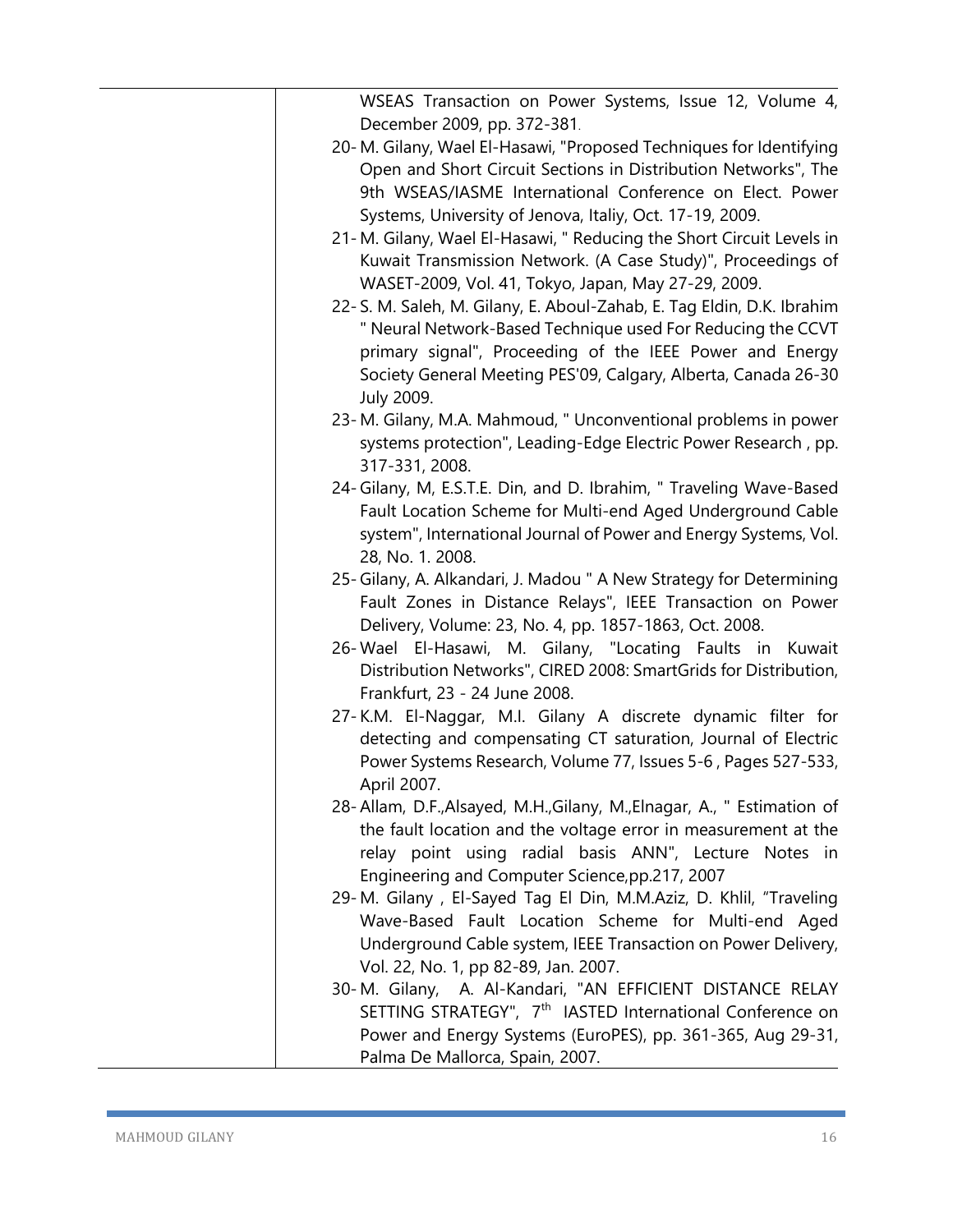| 31-M. Gilany, Wael El-Hasawi, K. El-Nagar, " Problems in                    |
|-----------------------------------------------------------------------------|
| Distribution Networks", First International Power and Energy                |
| Conference PECon 2006,pp. 526-530, November 28-29, 2006,                    |
| Putrajaya, Malaysia.                                                        |
| 32-M. Gilany, M. El-Fahad, S. Saad, "A Proposed Circuit for                 |
| Controlling the Reactive Power in Electrical Networks", First               |
| International Power and Energy Conference PECon 2006, pp.                   |
| 522-525, November 28-29, 2006, Putrajaya, Malaysia.                         |
|                                                                             |
| 33-Eldin, E.M.T., Gilany, M.I., Abdelaziz, M.M., Ibrahim, D.K.," An         |
| accurate fault location scheme for connected aged cable lines in            |
| double-fed systems", Electrical Engineering 88 (5), pp.431, 2006            |
| 34-M. Gilany, S. Saad, " A Novel Auto-Switching Circuit for Standby         |
| Transformers in Kuwait Electrical Networks", 15 <sup>th</sup> International |
| Conference on Power System Protection, Bled, Solvenia, pp.                  |
| 214-218, Sept. 6-8, 2006.                                                   |
| 35-M. Gilany, Wael Al_Hasawy, K- ElNagaar, " Field Experience with          |
| Kuwait Distribution Networks", 15 <sup>th</sup> International Conference on |
| Power System Protection, Bled, Solvenia, pp. 282-286, Sept. 6-              |
| 8, 2006.                                                                    |
| 36- El-Sayed Tag El Din, M.M.Aziz, D. Khlil, M. Gilany, "Fault Location     |
| for Combined overhead line with underground power cable",                   |
| Journal of Electric Power Systems Research, Vol. 76, pp. 928-935,           |
| 2006.                                                                       |
| 37-A.F. Zobaa, M.I. Gilany, and M.M. Abdel Aziz, "The Impact of             |
| Compensation<br>Total<br>Harmonic<br>Distortion",<br>Shunt<br>on            |
| International Journal of Power and Energy Systems, pp. 89-96                |
| Vol. 26, No. 1, 2006.                                                       |
| 38-M.M. Abdelaziz, S. Tag, D. Khlil, M. Gilany, "A Phasor-Based             |
| Double Ended Fault Location Scheme For Aged Power Cable",                   |
|                                                                             |
| Journal of Electric Power Components and Systems, volume 34,                |
| No. 4, April 2006                                                           |
| 39-M. Gilany, "A Logic-based Technique for Backup Protective                |
| Relays", Journal of Electric Power Components & Systems,                    |
| volume 33, No. 12, 2005.                                                    |
| 40-M. Gilany, S. Tag Eldeen, Doaa Khlil, "Travelling Wave-Based             |
| Fault Location Scheme for Aged Underground Cable Combined                   |
| with Overhead Line", International Journal for Emerging Eclectic            |
| Power Systems, Vol. 2, Issue 2, Article 1032, 2005.                         |
| 41-M. Gilany, E. Aboul-Zahab, Saber M. Saleh, "Neural Network-              |
| Based Technique For Reducing CCVT Errors Under Fault                        |
| Conditions", 10th International Middle East Power System                    |
| Conference, MEPCON 2005, Port Said, Egypt, pp. 489-493, Dec.                |
| 13-15, 2005.                                                                |
|                                                                             |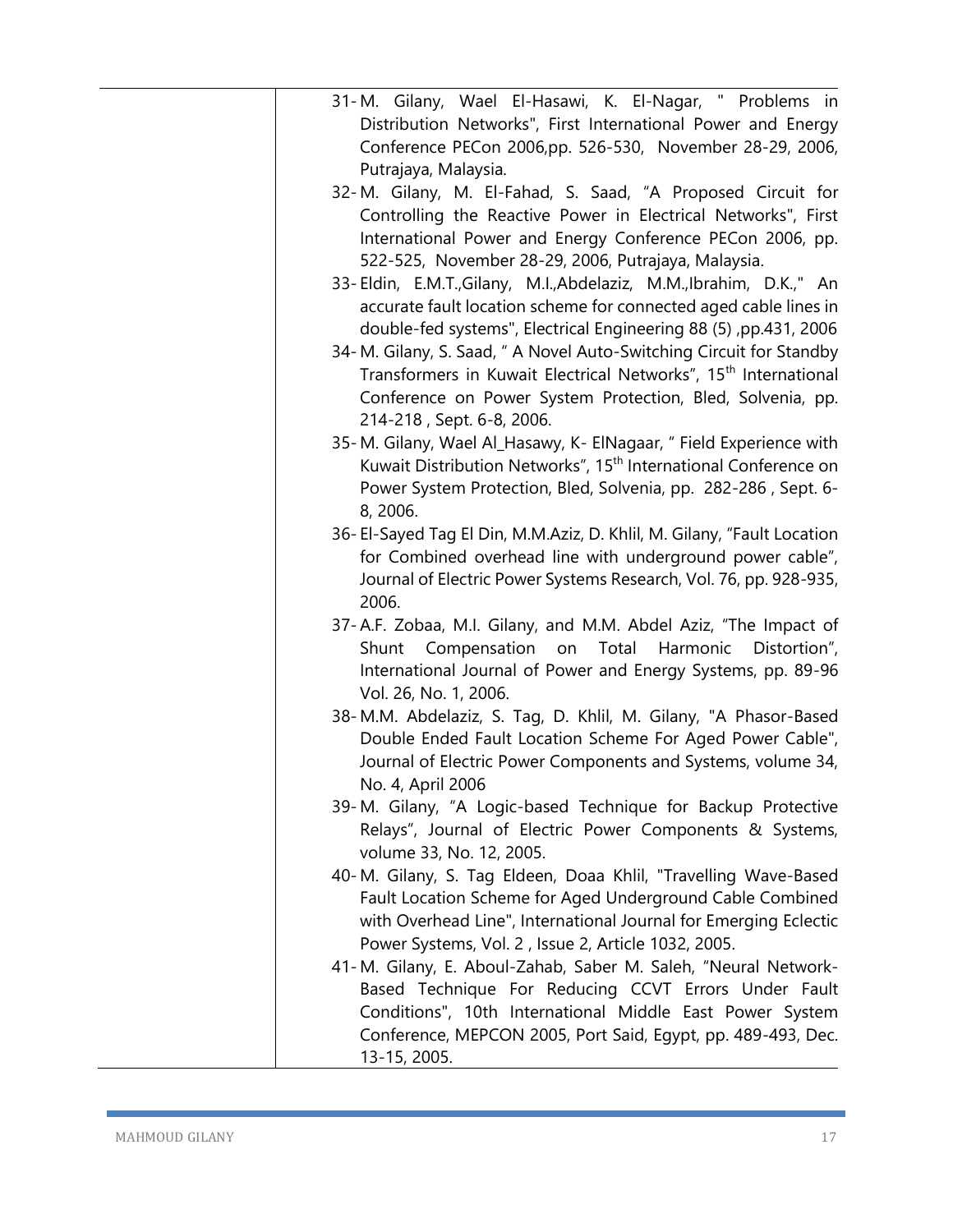| 42-Tag Eldin, E.M., Gilany, M.L., Abdel Aziz, M.M., Ibrahim, D.K.," A                |
|--------------------------------------------------------------------------------------|
| travelling wave based fault location scheme for aged power                           |
| cables", IEE Conference Publication (CP 508), pp.93, 2005.                           |
| 43- Gilany, M.I., Eldin, E.M.T., Aziz, M.M.A., Ibrahim, D.K.," A PMU-                |
| based fault location scheme for combined overhead line with                          |
| underground power cable", IEE Conference Publication (CP                             |
| 508), pp.255, 2005.                                                                  |
| 44-M. Gilany, "A Feasible Novel Auto-Switching Circuit for the                       |
| Standby Transformer/feeder in Electrical Networks", 10th                             |
| International Middle East Power System Conference, MEPCON                            |
| 2005, Port Said, Egypt, pp. 633-737, Dec. 13-15, 2005.                               |
| 45-M. Salem, M. Gilany, Z. Osman, E. Aboul-Zahab, "A New                             |
| Algorithm for current Transformer saturation Detection", The                         |
| tenth International Middle-East power systems conference                             |
| "MEPECON, 608-612, , Dec. 13-15, 2005.                                               |
| 46-M. Salem, M. Gilany, Z. Osman, E. Aboul-Zahab, "A New                             |
| Algorithm for Compensating the Secondary Current During                              |
| current Transformer saturation", The tenth International Middle-                     |
| East power systems conference "MEPECON, 427-433, , Dec. 13-                          |
| 15, 2005.                                                                            |
| 47-M. Eteiba, W. Wahba, M. Gilany, E. Aboul-Zahab, "A Combined                       |
| ANN and Wavelet transform For Fault Classification in                                |
| Distribution Networks ", 10th International Middle East Power                        |
| System Conference, MEPCON 2005, Port Said, Egypt, pp. 447-                           |
| 455, Dec. 13-15, 2005.                                                               |
| 48-M. Gilany, E. Aboul-Zahab, Bahaa Hassan, M. Alhadidy, "A New                      |
| Method For Enhancement of Distance Relay Performance                                 |
| Against Open-Conductor Conditions", 10 <sup>th</sup> International Middle            |
| East Power System Conference, MEPCON 2005, Port Said, Egypt,                         |
| pp. 613-618, Dec. 13-15, 2005.                                                       |
| 49-M. Gilany, Sayed Saad, "High Impedance Faults in Tapped                           |
| Overhead Double Circuits", GCC Power 2005 Conference, Doha<br>28 - 30 November 2005. |
| 50-M.I. Gilany, E.M. Tag Eldin, M.M. Abdel Aziz and D.K. Ibrahim, "An                |
| Accurate Scheme for Fault Location in Combined Overhead Line                         |
| with Underground Power Cable", Proceeding of the IEEE Power                          |
| Engineering Society 2005 General Meeting San Francisco,                              |
| California USA, 12 - 16 June 2005.                                                   |
| 51-E.M. Tag Eldin, M.I. Gilany, M.M. Abdel Aziz and D.K. Ibrahim, "An                |
| PMU Double Ended Fault Location Scheme for Aged Power                                |
| Cables", Proceeding of the IEEE Power Engineering Society 2005                       |
| General Meeting San Francisco, California USA, 12-16 June 2005.                      |
| 52-M. Gilany, K. El-Nagar, "A Technique for Improving and                            |
| Assessment of the Performance of Transmission Lines Backup                           |
|                                                                                      |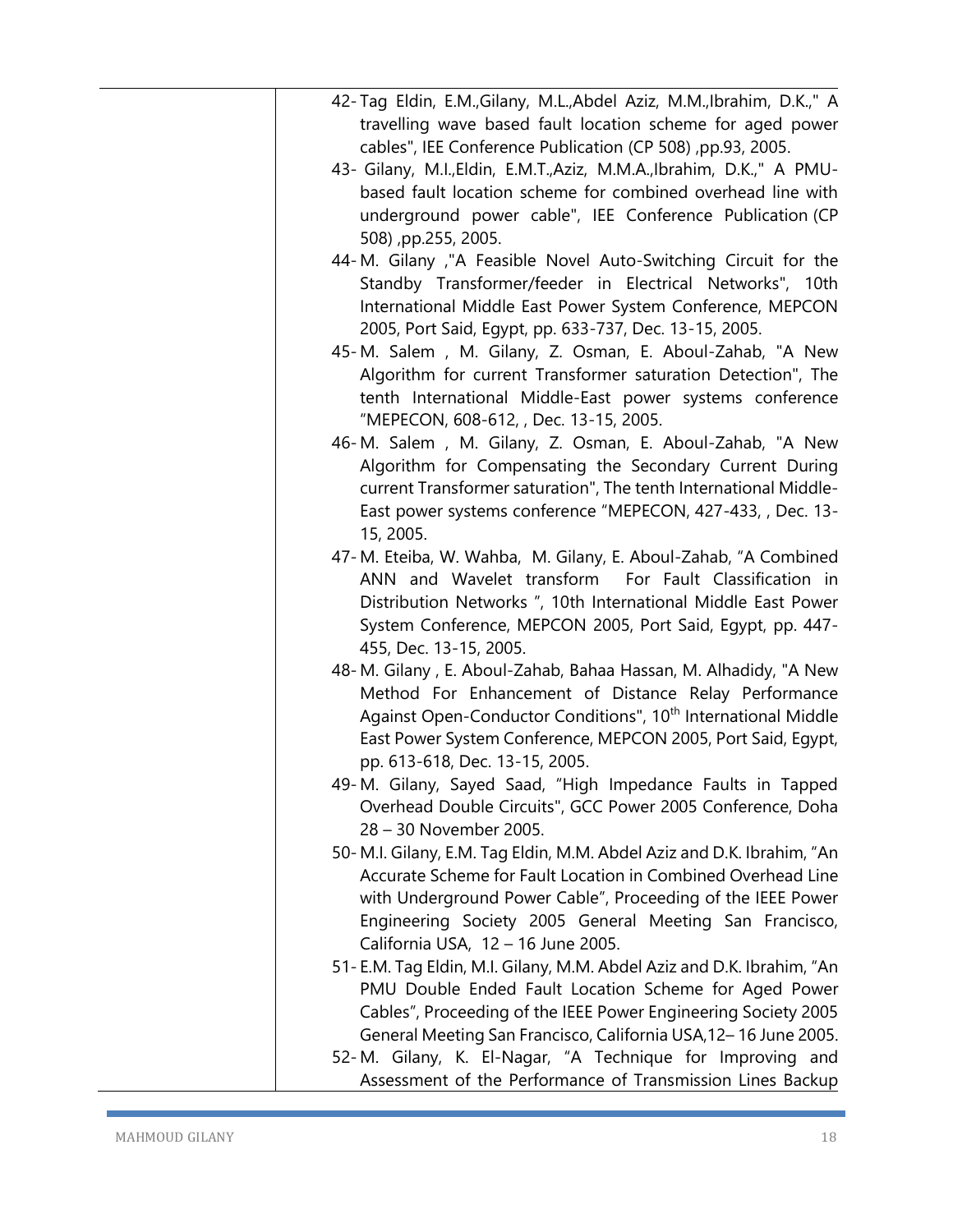| Protective Relays", GCC CIGRE Regional Conference on<br>Transmission Line Design and Operation, , pp. 143-149, Kuwait,<br>1-2 Dec. 2004.(Best Paper Award.).                                                                                                                                                                |
|-----------------------------------------------------------------------------------------------------------------------------------------------------------------------------------------------------------------------------------------------------------------------------------------------------------------------------|
| 53-M. Gilany, "A New Technique for High Impedance Fault<br>Detection in Parallel Distribution Circuits", 14 <sup>th</sup> International<br>Conference on Power System Protection, Bled, Solvenia, pp. 187-<br>191, Sept. 29-October 1, 2004.                                                                                |
| 54-M. Gilany, "A New Expert System Technique for Backup<br>Protective Relays", 14 <sup>th</sup> International Conference on Power<br>System Protection, Bled, Solvenia, pp. 217-221, Sept. 29-<br>October 1, 2004.                                                                                                          |
| 55-Omar Hassan, H. Borsi, E. Gockenbach, E. Aboul-Zahab, M.<br>Gilany, "Detection of Oil-Pressboard Insulation Aging with<br>Dielectric Spectroscopy in Frequency Domain Measurement",<br>2004 IEEE International Symposium on Electrical Insulation,<br>Indianpolis, USA, 19-22 Sept. 2004.                                |
| 56-Omar Hassan, A. Shyegani, E. Gockenbach, E. Aboul-Zahab, M.<br>Gilany, "Detection of Oil-Pressboard Insulation Aging with<br>Dielectric Spectroscopy in Time and Frequency Domain<br>Measurements", 8 <sup>th</sup> IEEE International Conference on Solid<br>Dielectrics, Toulouse, pp. 665-668 France, July 5-9, 2004. |
| 57-M.Gilany, A. Shaltout, "Smart Controller for Economical<br>Operation of PV Battery System", Mansoura 4th International<br>Engineering Conference, 20-22 April, 2004.                                                                                                                                                     |
| 58-Hassan, O.,Borsi, H.,Gockenbach, E.,Aboelzahab, E.M.,Gilany,<br>M.I.," Diagnostic of insulation condition of oil impregnated<br>paper insulation systems with return voltage measurements",<br>Conference on Electrical Insulation and Dielectric Phenomena<br>(CEIDP), Annual Report, pp.153, 2003.                     |
| 59-M. Gilany, E. Aboul-Zahab, M. Abd-El-Naiem, "Controlling<br>Reinforced Concrete steal Corrosion Using a Modified Cathodic<br>Protection Technique", The Egyptian Journal For Engineering<br>Science and Technology, Vol. 7, No. 1,pp. 73-82 Jan. 2003.                                                                   |
| 60-M. Gilany, E. Aboul-Zahab, M. Eteiba, W. Wahba, "A Wavelet<br>Based Technique For Detection and Classification of Transients<br>in Distribution Networks", 9 <sup>th</sup> International Middle East Power<br>System Conference, MEPCON 2003, Minoufiya, Egypt, pp. 261-<br>265, Dec. 16-18, 2003.                       |
| 61-M. Gilany, A. Shaltout, "A PLC-Based Technique for Cost<br>Competitive Solar System", 9 <sup>th</sup> International Middle East Power<br>System Conference, MEPCON 2003, Minoufiya, Egypt, pp. 863-<br>868, Dec. 16-18, 2003.                                                                                            |
| 62-Omar Hassan, H. Borsi, E. Gockenbach, E. Aboul-Zahab, M.<br>Gilany, "Diagnostic of Insulation Condition of Oil Impregnated                                                                                                                                                                                               |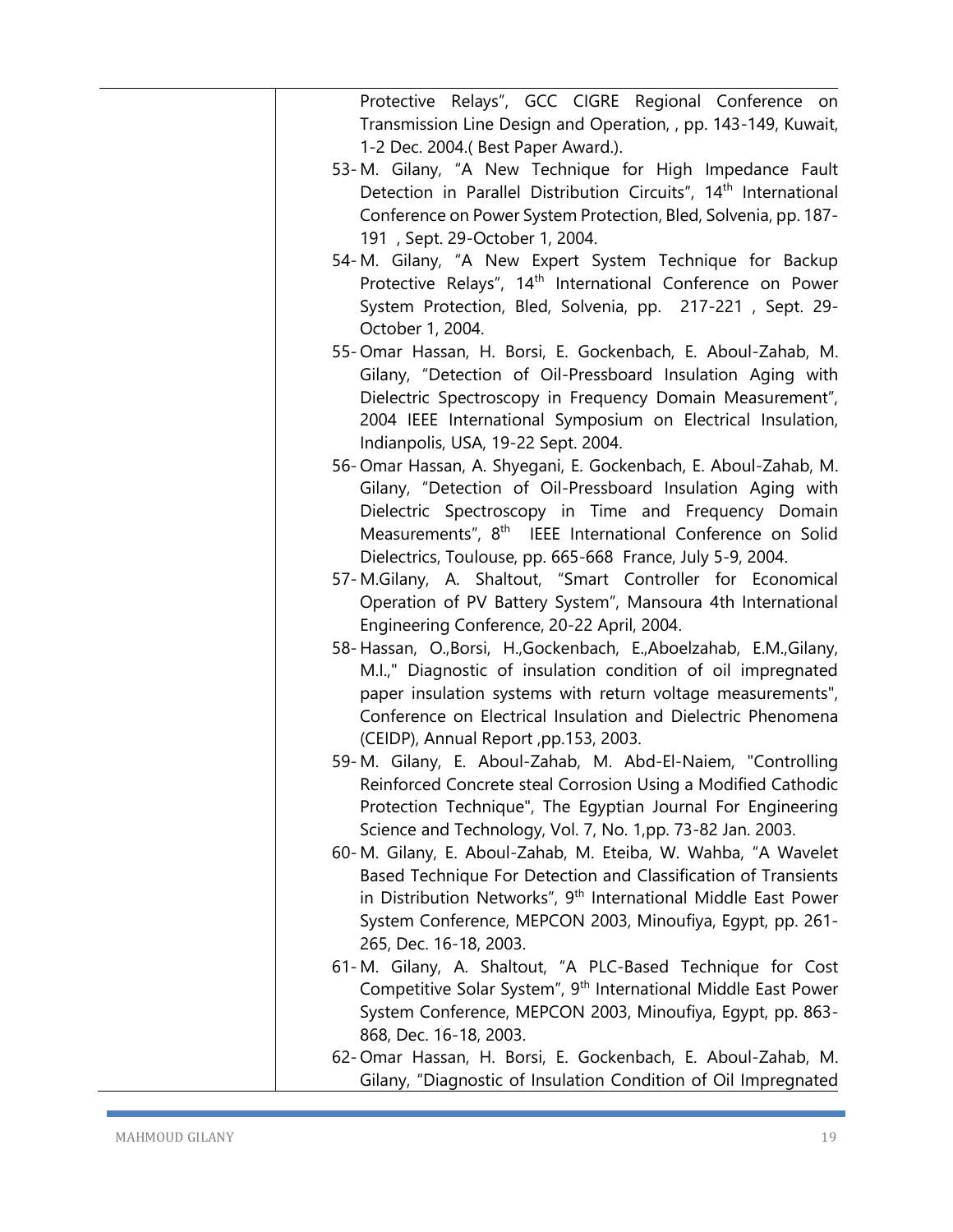| Paper Insulation Systems with Return Voltage Measurements",<br>2003 IEEE International Conference on Electrical Insulation and<br>Dielectric Phenomena, NM, USA, pp. 153-156, 19-22 October<br>2003.                                                                  |
|-----------------------------------------------------------------------------------------------------------------------------------------------------------------------------------------------------------------------------------------------------------------------|
| 63-M. Gilany, O.P. Malik, A.I. Megahed, "Generator Stator Winding<br>Protection with 100% Enhanced Sensitivity", International<br>Journal of Electrical Power and Energy Systems, Australia, Vol.<br>24, pp. 167-172, 2002.                                           |
| 64-M. Gilany, E. Aboul-Zahab, M. Abd-El-Naiem, "Microcomputer<br>Based System for Controlling Reinforced Steel Corrosion",<br>Engineering Research Journal, Vol. 25, No. 4, ISSN 1110-1180,<br>Minufiya University, October 2002.                                     |
| 65-M. Gilany, M.M. Abd El-Aziz, D. Khlil, "High Impedance Fault<br>Detection Using A Communication Based Element", 2 <sup>nd</sup> IASTED<br>International Conference on Power and Energy Systems<br>(EuroPES), pp. 661-664, June 25-28, Crete, Greece, 2002.         |
| 66-M. Gilany, E. Aboul-Zahab, M. Abd-El-Naiem, "Microcomputer<br>Based System for Steal Correction Control of Reinforced<br>Concrete Repair", Proceeding of the 8 <sup>th</sup> Inter Build Conference<br>for Building and Construction, Cairo, pp. 21-25, June 2001. |
| 67-M. Gilany, Z. Osman, H. M. Zein Eldin, M. Salem, "A Multifunction<br>Power Transformer Protection Method", 8 <sup>th</sup> International Middle<br>East Power System Conference, MEPCON 2001, Helwan, Egypt,<br>pp. 79-83, Dec. 29-31, 2001.                       |
| 68-M. Gilany, Bahaa Saudy, "A New Approach for Estimating<br>Correct Reach of Distance Relay", Journal of Engineering and<br>Applied Science, Cairo University, Vol.48, No.3, pp.509-524,<br>June 2001.                                                               |
| 69-M. Gilany, Bahaa Hassan, O.P. Malik "The Egyptian Electricity<br>Authority Strategy for Distance Relay Setting ", Journal of<br>Electric Power System Research , Vol.56, pp. 89-49, 2000.                                                                          |
| 70-M. Gilany, Rabah Amer, R. Radwan, O.P.Malik, "Field Experience<br>with Settings and Coordination of Protective Devices in a<br>Developed Oil Field Plant", Journal of Electric Machines and<br>Power Systems, No.28, pp 143: 152, 2000.                            |
| 71-M. Gilany, O.P. Malik, A.I. Megahed, " Generator Stator Winding<br>Protection with Enhanced Sensitivity", Journal of Engineering<br>and Applied Science, Cairo University, Vol. 45, No.6, pp.<br>1039:1051, Dec. 1998                                              |
| 72-M. Gilany, E. Aboul-Zahab, Bahaa Hassan "Numerical Distance<br>Relay Settings: Problems and Solution", 6 <sup>th</sup> International Middle<br>East Power System Conference, MEPCON 98, Mansoura, Egypt,<br>pp. 303-308, Dec. 15-17, 1998.                         |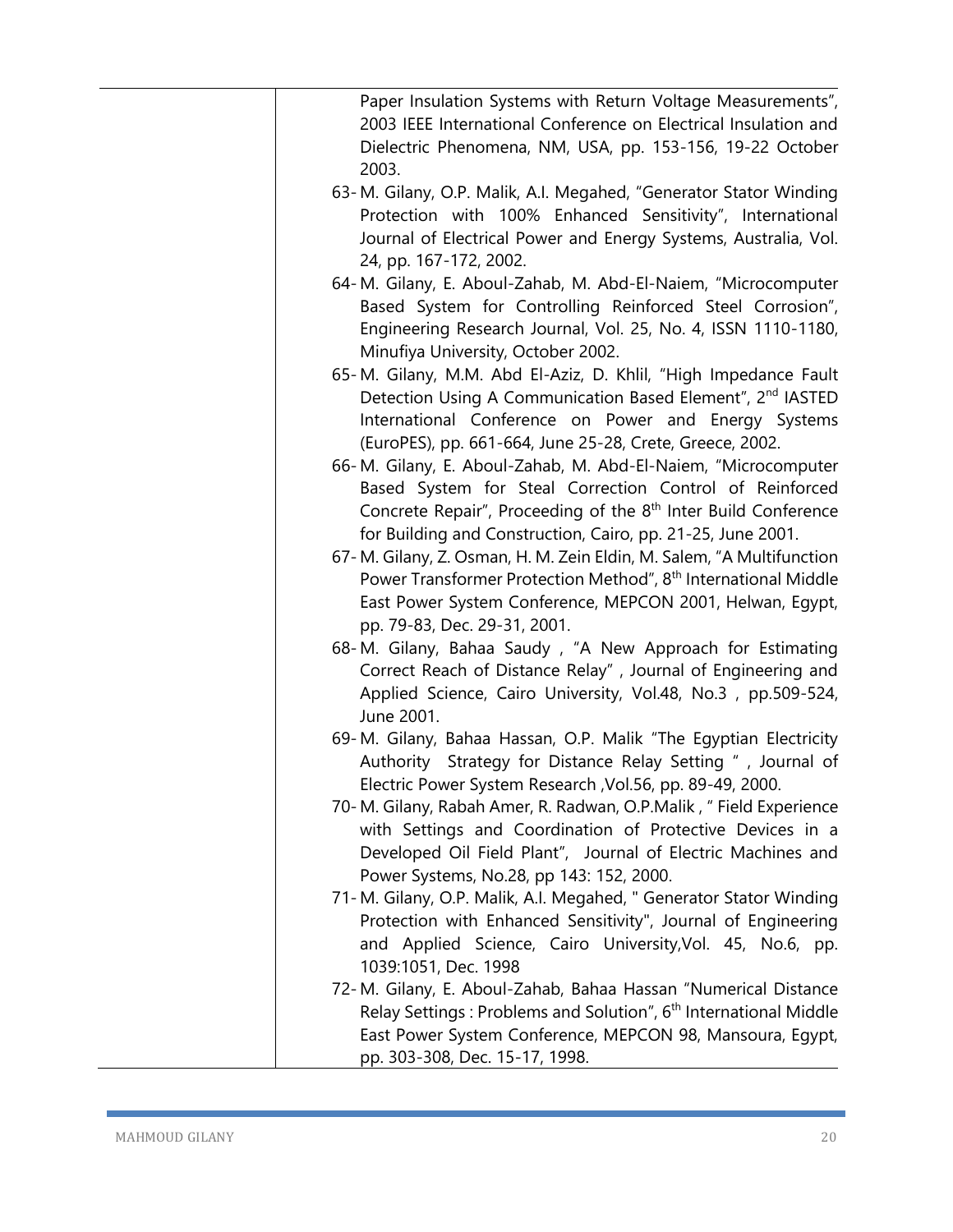| 73-M. Gilany, A. Adly, R. Radwan, "A Novel Method for Eliminating            |
|------------------------------------------------------------------------------|
| the Transformer Magnetizing Inrush Current", 4 <sup>th</sup> IEEE            |
| International Conference on Electronics and Systems, ICECS'97,               |
| pp.425-428, Cairo, Dec. 15-18, 1997.                                         |
| 74-M. Gilany, R. Radwan, "An On-Line Digital Relay Setting                   |
| Algorithm", 2 <sup>nd</sup> Regional Conference of CIGRE, Cairo, pp. 920-    |
| 925, Sept. 28-30, 1997.                                                      |
| 75-M. Gilany, Ahmed A Mahfouz, E. Aboul-Zahab," 100% Digital                 |
| Stator Earth Fault Protection for Synchronous Generators", 5 <sup>th</sup>   |
| East Power System Conference,<br>Middle<br>International                     |
| MEPCON'97, Alexandria, Egypt, pp. 520-524, Jan. 4-6, 1997.                   |
| 76-M.Gilany, E. Aboul-Zahab, M.M. Abdel-Aziz, A. Kasm, "A New                |
| Digital Technique for Power Cables Differential Protection", 5 <sup>th</sup> |
| International<br>Middle<br>East Power System Conference,                     |
| MEPCON'97, Alexandria, Egypt, pp. 525-529, Jan. 4-6, 1997.                   |
| 77-M. Gilany, R. Radwan, "An Adaptive Overcurrent Digital Relay",            |
| 5 <sup>th</sup> International Middle East Power System Conference,           |
| MEPCON'97, Alexandria, Egypt, pp. 547-551, Jan. 4-6, 1997.                   |
| 78-M. Gilany, "A New Digital Overcurrent Relay for Distribution              |
| Systems", Journal of Engineering and Applied Science, Cairo                  |
| University, Vol. 44, No. 6, pp.1091-1105, Dec.1997.                          |
| 79-M. Gilany, O.P.Malik, G.S.Hope, "A Laboratory Investigation of a          |
| Digital Protection Transmission Lines ", IEEE Trans. On Power                |
| Delivery, Vol. 1, No.1, pp.193-198, Jan.1995.                                |
| 80-M. Gilany, "Fast Detection of Faults in Generator Dead Zone", Al-         |
| Azher Engineering 4 <sup>th</sup> international Conference, pp. 45-53, Dec.  |
| 16-19, 1995.                                                                 |
| Gilany, "An Adaptive Directional Digital Relay", 1 <sup>st</sup><br>81- M.   |
| International Conference on Electrical Energy in Syria, Damascus,            |
| pp. 191-198, Oct. 16-19 1995.                                                |
| 82-M. Gilany, O.P.Malik, G.S.Hope, "A MP-Based Relay for Parallel            |
| Transmission Lines ", IEEE WES Canex-93, Saskatoon, Cat No.                  |
| 93ch33, pp. 362-367, May 17-18, 1993.                                        |
| 83-M. Gilany, O.P.Malik, G.S.Hope, "A MP-Based Relay for Parallel            |
| Transmission Lines ", IEEE WES Canex-93, Saskatoon, Cat No.                  |
| 93ch33, pp. 362-367, May 17-18, 1993.                                        |
| 84-M.A. Abu El-Magd, E. Aboul Zahab, M. Gilany," A New Digital               |
| Relaying Technique for Parallel Transmission Lines ", Journal of             |
| Engineering and Applied Science, Cairo University, Vo1.40, No.1,             |
| pp. 153-165, Feb.1993.                                                       |
| 85-M. Gilany, O.P.Malik, G.S.Hope,"A Digital Protection Technique            |
| for Parallel Transmission Lines Using a Single Relay at Each End             |
| ", IEEE Trans. On Power Delivery, Vol.7, No.1, pp.118-125,                   |
| Jan.1992.                                                                    |